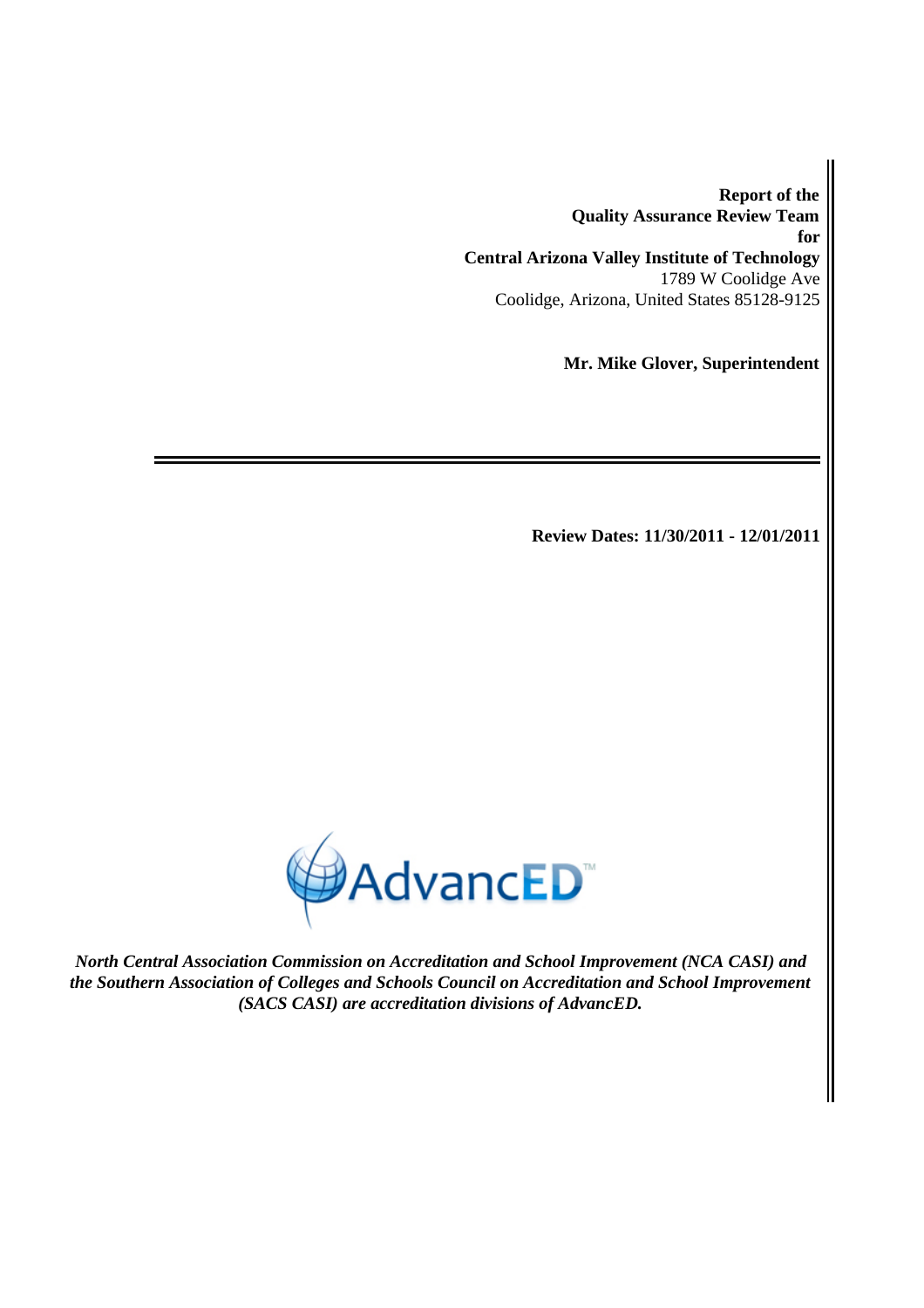### **Quality Assurance Review Report**

#### **Contents**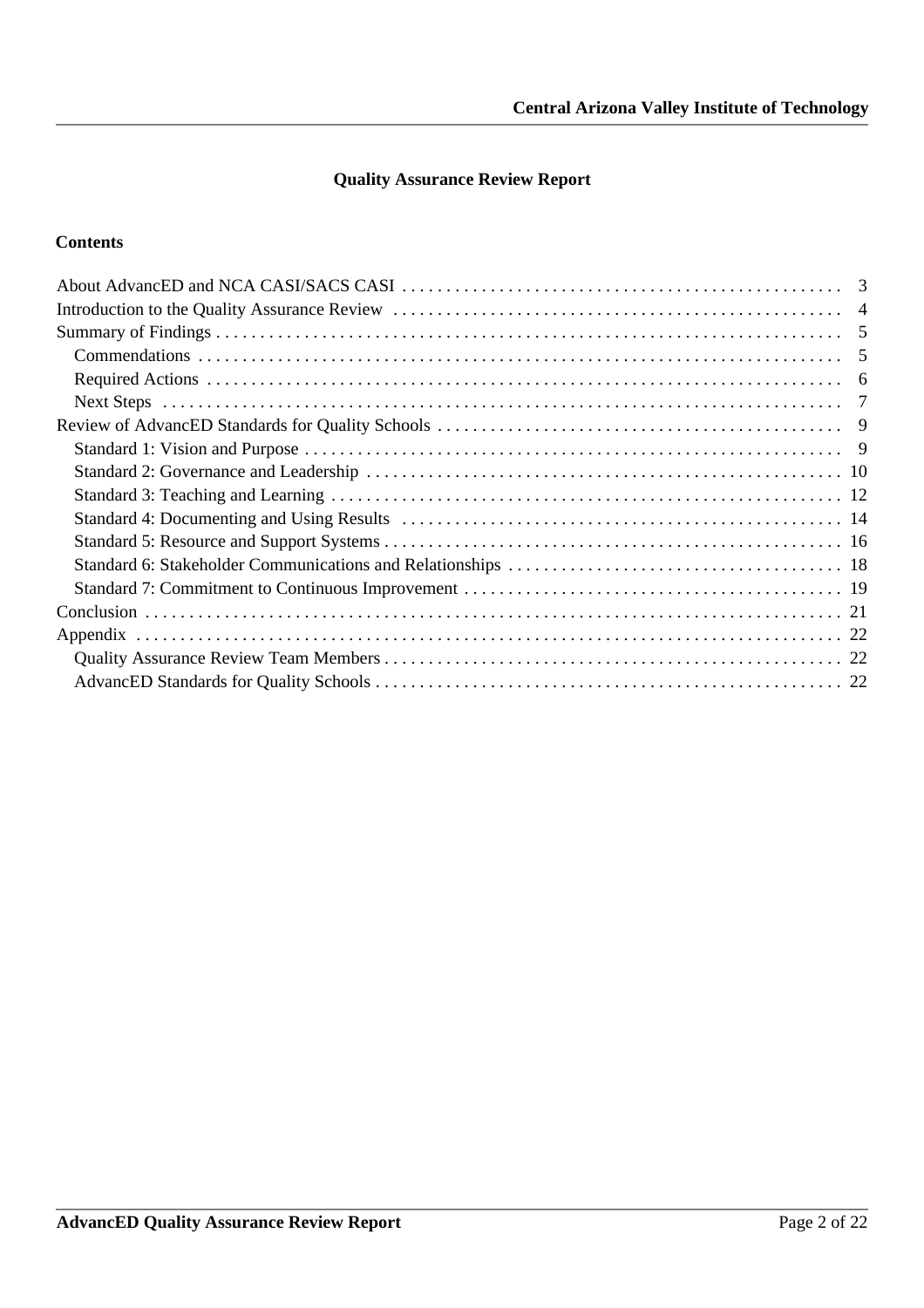# <span id="page-2-0"></span>**About AdvancED and NCA CASI/SACS CASI**

**Background.** Founded in 1895, the North Central Association Commission on Accreditation and School Improvement (NCA CASI) and the Southern Association of Colleges and Schools Council on Accreditation and School Improvement (SACS CASI) accredit public and private schools and districts in 30 states, the Navajo Nation, Latin America, and the Department of Defense Schools worldwide.

In April 2006, the North Central Association Commission on Accreditation and School Improvement (NCA CASI), the Southern Association of Colleges and Schools Council on Accreditation and School Improvement (SACS CASI), and National Study of School Evaluation (NSSE) came together to form one strong unified organization dedicated to education quality. That unified organization, known as AdvancED, creates the world's largest education community, representing 27,000 public and private schools and districts across the United States and in 65 countries worldwide and educating 15 million students.

NCA CASI and SACS CASI serve as accreditation divisions of AdvancED. Through AdvancED, NCA CASI and SACS CASI have defined shared, research-based accreditation standards that cross state, regional, and national boundaries. Accompanying these standards is a unified accreditation process designed to help schools continuously improve.

**The Accreditation Process.** To earn and maintain accreditation from NCA CASI or SACS CASI, schools must:

**1) Meet the AdvancED Standards and Policies for Quality Schools.** Schools demonstrate adherence to the AdvancED standards and policies which describe the quality practices and conditions that research and best practice indicate are necessary for schools to achieve quality student performance and organizational effectiveness.

**2) Engage in continuous improvement.** Schools implement a continuous improvement process that articulates the vision and purpose the school is pursuing (vision); maintains a rich and current description of students, their performance, school effectiveness, and the school community (profile); employs goals and interventions to improve student performance (plan); and documents and uses the results to inform what happens next (results).

**3) Demonstrate quality assurance through internal and external review.** Schools engage in a planned process of ongoing internal review and self-assessment. In addition, schools host an external Quality Assurance Review Team once every five years. The team evaluates the school's adherence to the AdvancED quality standards, assesses the efficacy of the school's improvement process and methods for quality assurance, and provides commendations and required actions to help the school improve. The team provides an oral exit report to the school and a written report detailing the team's required actions. The school acts on the team's required actions and submits a progress report following the review.

NCA CASI and SACS CASI accreditation engages the entire school community in a continuous process of selfevaluation and improvement. The overall aim is to help schools be the best they can be on behalf of the students they serve.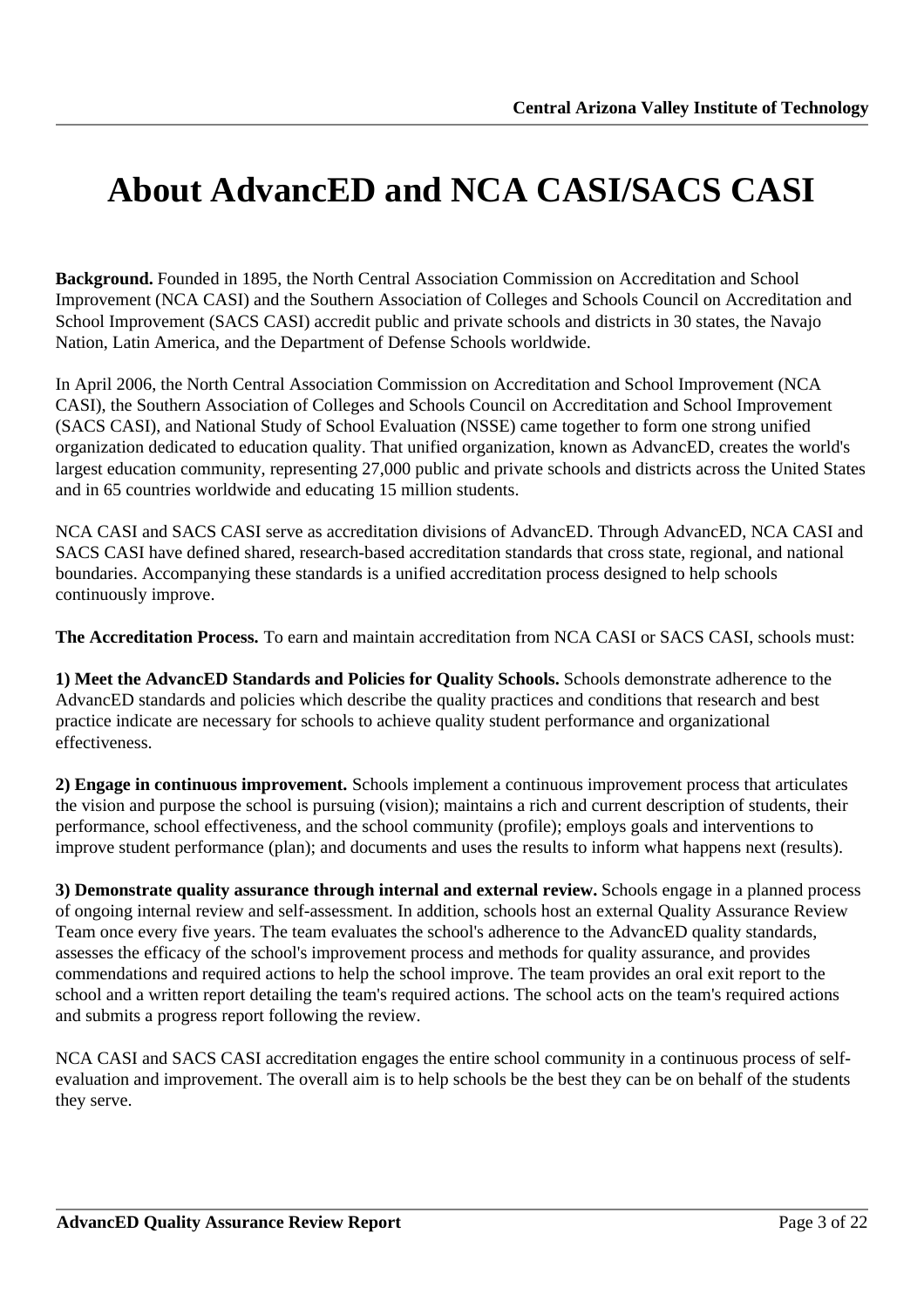# <span id="page-3-0"></span>**Introduction to the Quality Assurance Review**

**Purpose.** The purpose of the Quality Assurance Review is to:

- 1. Evaluate the school's adherence to the AdvancED quality standards and policies.
- 2. Assess the efficacy of the school's improvement process and methods for quality assurance.
- 3. Identify commendations and required actions to improve the school.
- 4. Make an accreditation recommendation for review by the national AdvancED Accreditation Commission.

A key aim of the Quality Assurance Review is to verify that the school is operating with institutional integrity that it is fulfilling its vision and mission for its students.

**School Preparation.** To prepare for the Quality Assurance Review, the school community engages in an in-depth self assessment of each of the seven AdvancED standards. The school identifies and describes the evidence that demonstrates that it is meeting each standard. Through this internal review, the school examines how its systems and processes contribute to student performance and school effectiveness.

**Summary of Team Activities.** The Quality Assurance Review Team is led by an AdvancED certified team chair and comprised of professionals from outside the school. The team reviews the findings of the school's internal self-assessment, conducts interviews with representative groups of stakeholders, reviews student performance data and other documentation provided by the school, and observes practices and daily operations. The team engages in professional deliberations to reach consensus on the school's adherence to the standards for accreditation. The team provides an oral exit report and prepares a written Quality Assurance Review Team Report designed to help the school improve.

**The Quality Assurance Review Team Report.** Following the visit, the review team completes the Quality Assurance Review report. After review by a nationally-trained reader, the report is submitted to the school. The report contains commendations and required actions for improvement.

**Using the Report - Responding to the Required Actions.** The school uses the report to guide its improvement efforts. The school is held accountable for addressing the required actions identified in the report. The NCA CASI/SACS CASI State Office is available to assist schools in addressing the required actions. At prescribed intervals, the school must submit a progress report detailing the actions and progress the school has made on the team's required actions. The report is reviewed at the state and national level to ensure the school is addressing the required actions.

**Accreditation Recommendation.** The Quality Assurance Review Team uses the findings from the onsite visit to make an accreditation recommendation that is reviewed by the AdvancED Accreditation Commission. Accreditation is granted by the AdvancED Accreditation Commission and communicated to the school following action from the commission.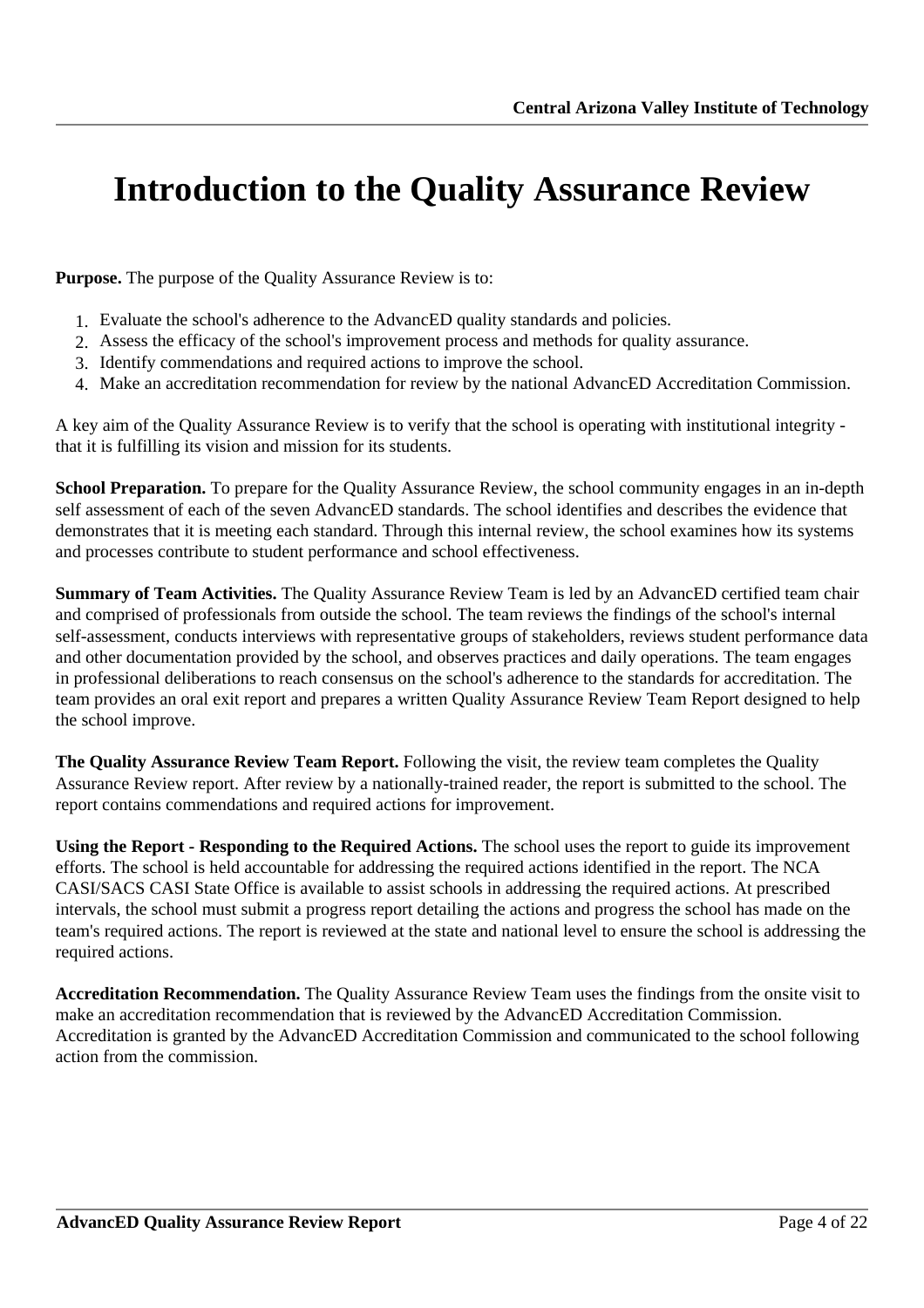# **Summary of Findings**

<span id="page-4-0"></span>A Quality Assurance Review Team representing the NCA CASI Arizona State Office (NCA-CASI-AZ), a division of AdvancED, visited the Central Arizona Valley Institute of Technology in Coolidge, Arizona, United States on 11/30/2011 - 12/01/2011.

During the visit, members of the Quality Assurance Review Team interviewed 2 members of the administrative team, 63 students, 4 parents, and 6 teachers. In addition, support staff members were interviewed. The team also reviewed documents, student performance data, and other artifacts provided by the school. Specifically, the team examined the school's systems and processes in relation to the seven AdvancED standards:

- 1. Vision and Purpose
- 2. Governance and Leadership
- 3. Teaching and Learning
- 4. Documenting and Using Results
- 5. Resource and Support Systems
- 6. Stakeholder Communications and Relationships
- 7. Commitment to Continuous Improvement

The AdvancED standards focus on systems within a school and systematic methods of attaining high student performance and organizational effectiveness. The power of the standards lies in the connections and linkages between and among the standards. The Quality Assurance Review Team used the AdvancED standards to guide its review of the school, looking not only for adherence to individual standards, but also for how the school functions as a whole and embodies the practices and characteristics of a quality school.

Through its examination of the school's adherence to the standards, the Quality Assurance Review Team identified the following commendations and required actions.

### **Commendations**

The Quality Assurance Review Team commends the school for the following strengths and accomplishments. While additional strengths are noted in the detailed review of each standard that appears later in this report, the commendations listed below are the strengths that the team believes are most deserving of being highlighted.

#### **Commendation 1**

Commendation Statement: Students are actively engaged in authentic, real-world learning.

Evidence:

Student-centered instruction includes inquiry-based focus with the support of experts in the field through the use of authentic tasks and critical thinking. Teachers identify research-based instructional methods that meet the needs of each students to maximize growth and individual success. Students collaboratively solve criminal science investigations demonstrating mastery of skills taught.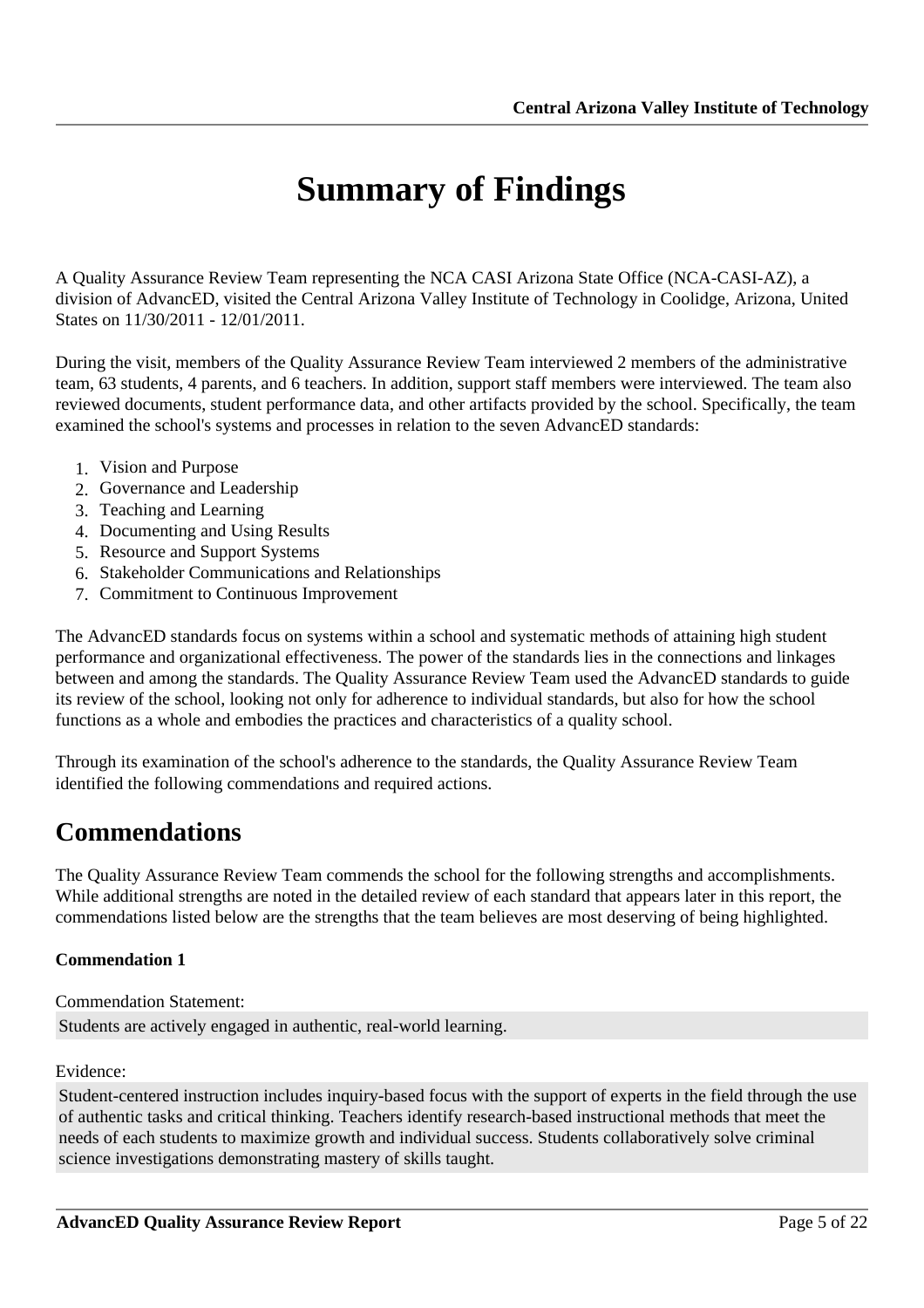<span id="page-5-0"></span>Rationale:

Research shows in-depth learning with integrated technology and authentic applications lead to an increase in self direction, motivation, and authentic engagement in learning.

#### **Commendation 2**

Commendation Statement:

A caring, compassionate staff creates a positive culture for student learning.

Evidence:

A positive school culture is created by the staff and is evident through every aspect of campus. Stakeholder interviews demonstrated that a high level of care and concern are given to everyone on campus. Every group interviewed commented on the open door policy of the administrators and how concerns are addressed immediately. A parent noted, "Once I got (my son) into the program, he did not want to disappoint the teacher so he started excelling." One teacher summed up the interview with, "We're a family."

Rationale:

A positive climate for learning is one of the research- based findings in support of helping establish an environment for increased student academic achievement.

## **Required Actions**

In addition to the commendations, the Quality Assurance Review Team identified the following required actions for improvement. The team focused its required actions on those areas that, if addressed, will have the greatest impact on improving student performance and overall school effectiveness. The school will be held accountable for addressing each of the required actions noted in this section. Following this review, the school will be asked to submit a progress report on these required actions.

#### **Required Action 1**

#### Required Action:

Develop SMART (specific, measurable, attainable, realistic, time-bound) goals in a collaborative manner and include a clearly defined action plan.

Evidence:

Although there is evidence of a recently developed and reviewed strategic plan, there is no evidence of SMART goals or a defined action plan by which to implement and measure the progress of the improvement efforts.

#### Rationale:

The level of specificity in goal setting is essential to align and prioritize improvement efforts. Clearly defined goals, objectives, and strategies with specific timeframes and delegated responsibilities allow the school to align resources and support for optimum student achievement.

#### **Required Action 2**

Required Action: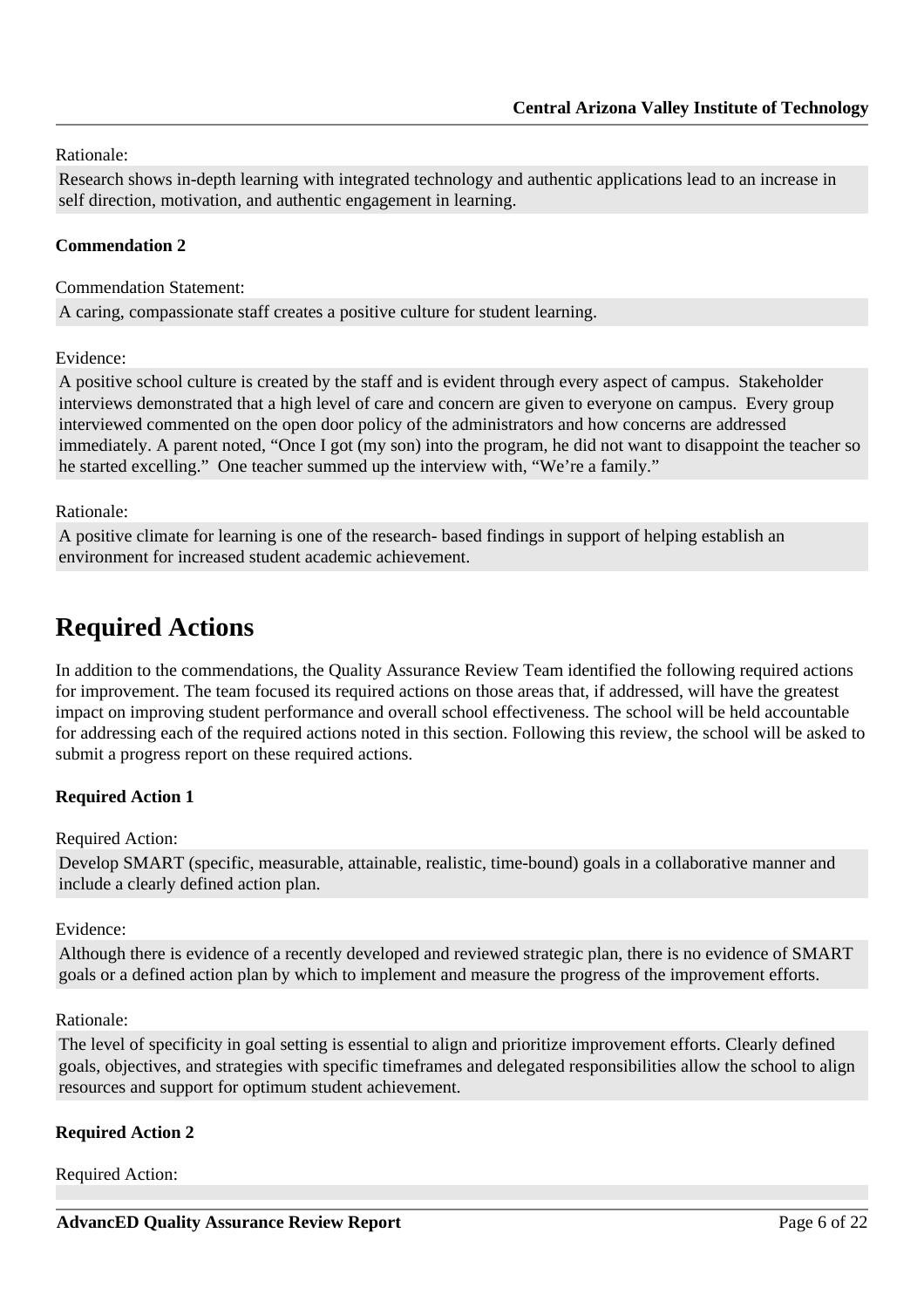#### <span id="page-6-0"></span>Formalize an annual professional development plan aligned with the SMART goals.

#### Evidence:

Although professional development opportunities are provided on a regular basis, there was little evidence of an annual plan based on goals, data, and needs assessments.

#### Rationale:

Professional development designed specifically to align with the identified school needs, especially when tied to goals, provides the skills and strategies to effectively further the continuous improvement efforts.

#### **Required Action 3**

Required Action:

Construct and articulate a long-term marketing plan that supports the future growth goal.

#### Evidence:

While parents who were interviewed stated that they are pleased with the school, its purpose, and its contribution to the community, they did express concern that the general public in and around town is not fully aware of all the school has to offer. The parents and students who were interviewed during the QAR (Quality Assurance Review) visits are the institute's greatest proponents and have the potential to serve as respected representatives of any future marketing plan established by the school.

#### Rationale:

Designing a comprehensive marketing and recruiting plan that educates students, parents, and the local community as to the benefits of the curriculum, opportunities, and programs will better ensure growth and sustainability of a school of choice.

**Review of AdvancED Standards for Quality Schools:** The team reviewed the school's adherence to each of the AdvancED standards. The findings from this review are provided in the next section of this report.

### **Next Steps**

The school should:

- 1. Review and discuss the findings from this report with all stakeholders.
- 2. Ensure that plans are in place to embed and sustain the strengths noted in the commendations section to maximize their impact on the school.
- 3. Develop action plans to address the required actions made by the team. Include methods for monitoring progress toward the required actions.
- 4. Use the report to guide and strengthen the school's efforts to improve student performance and school effectiveness.
- 5. Following the Quality Assurance Review, submit the Accreditation Progress Report detailing progress made toward addressing the required actions. The report will be reviewed at the state and national level to ensure that significant progress is being made toward the required actions. Lack of progress can result in a change in accreditation status.
- 6. Continue to meet the AdvancED accreditation standards, submit required reports, engage in continuous improvement, and document results.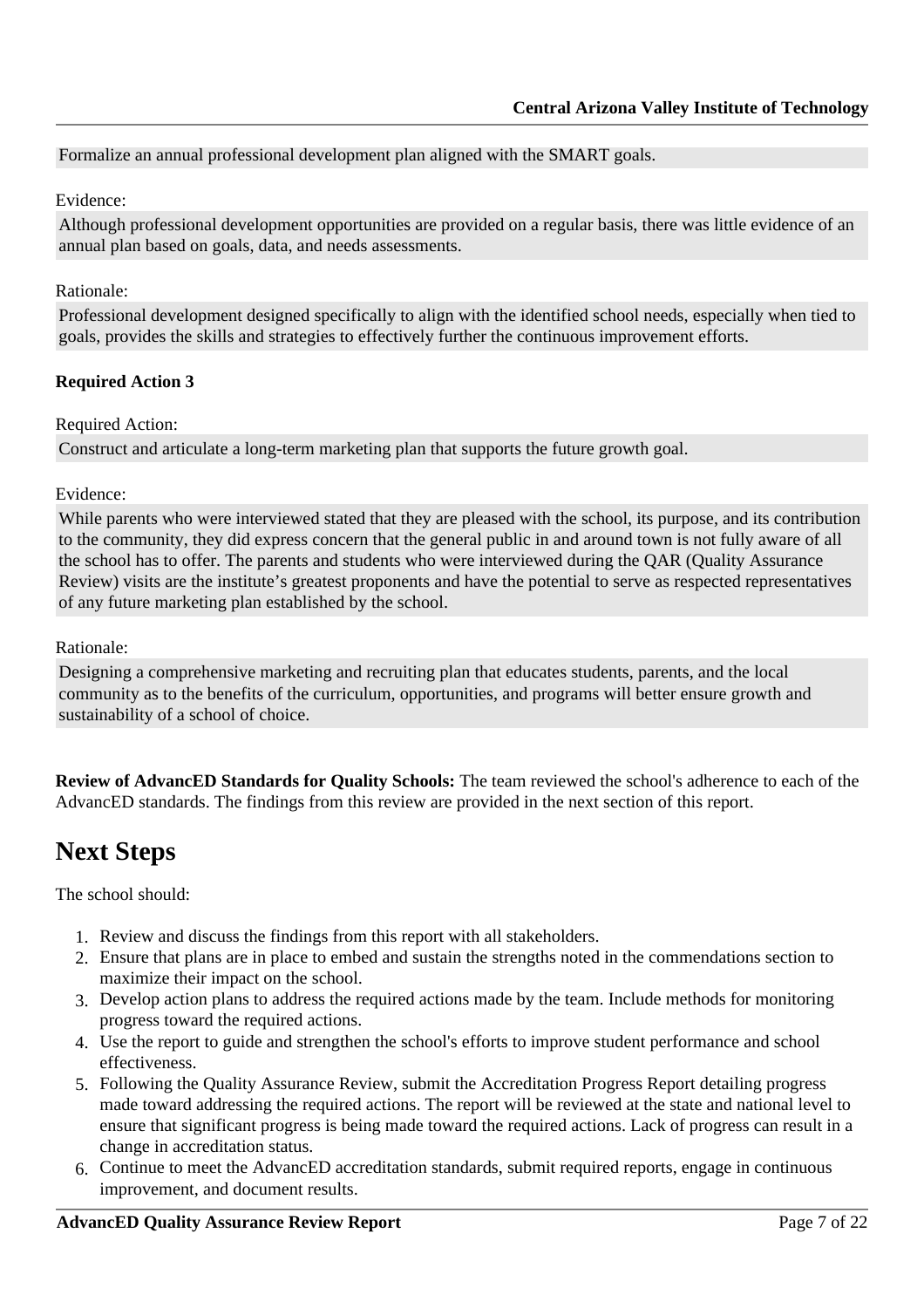#### **Celebrating Accreditation**

Following the visit, the Quality Assurance Review Team submits an accreditation recommendation to AdvancED for state review and for action at the national level by the AdvancED Accreditation Commission, which confers accreditation and communicates it to the school. Upon receiving its accreditation, the school should celebrate its achievement with the school community. The NCA-CASI-AZ accreditation seals are available at [www.advanc](http://www.advanc-ed.org/communicationskit)[ed.org/communicationskit](http://www.advanc-ed.org/communicationskit) for accredited schools and districts to post on their website and to use in school communications. Flags, door decals, diploma seals, and lapel pins are also available and can be ordered from the website to help you share your accomplishment with your community.

#### **Summary**

The accreditation process engages the school in an ongoing journey of continuous improvement. The next steps in this journey are to build on the strengths and address the required actions noted in this report. Doing so will enable the school to advance in its quest for excellence and deepen the fulfillment of its mission for all students.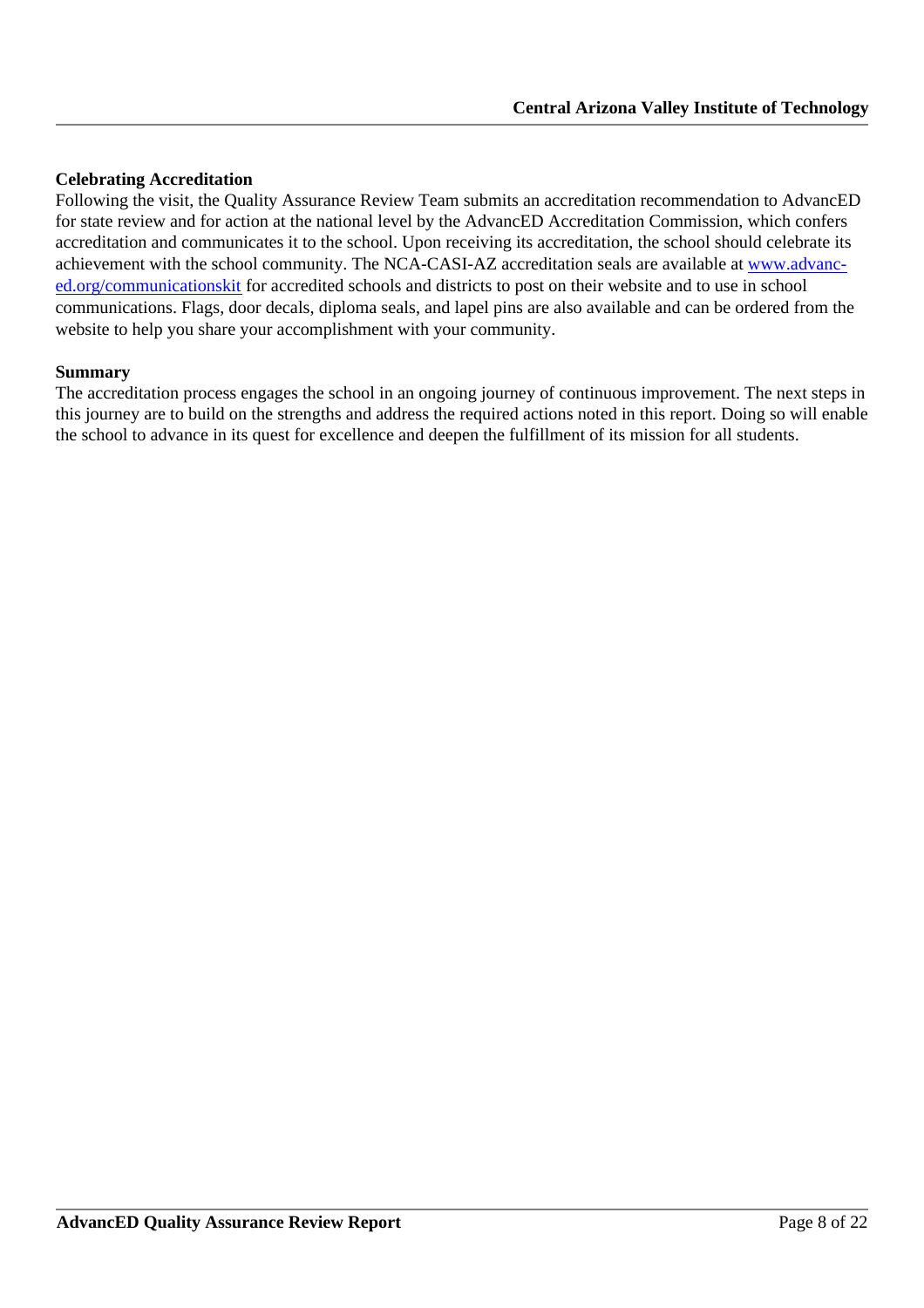# <span id="page-8-0"></span>**Review of AdvancED Standards for Quality Schools**

The primary requirement for accreditation is that the Central Arizona Valley Institute of Technology demonstrates that it meets the seven standards for accreditation. The findings of the Quality Assurance Review Team regarding the standards for accreditation are summarized on the following pages.

### **Standard 1: Vision and Purpose**

**Standard:** The school establishes and communicates a shared purpose and direction for improving the performance of students and the effectiveness of the school.

#### **Description - The team noted how the school met the intent of the standard based on the preponderance of evidence:**

The QAR team confirmed by examination of documents and observations there are established written vision and mission statements. "Central Arizona Valley Institute of Technology provides career and technology educational opportunities for students to become members of a competitive workforce," was visible in handbooks, documents, brochures, and websites. The vision of the school district, "Education with a purpose," was confirmed in all stakeholder meetings and is printed in various documents, handbooks, and brochures. More importantly, it is evident the vision drives the learning process in the classrooms, daily rituals, and all observable actions. Staff and administration "walk the talk."

Several stakeholder groups confirmed the vision and mission were created in 2001. It was noted in an interview with the leadership team, "The vision statement is not just a motto; we're trying to educate them (the students) to be valuable employees." In February of 2011, the vision, strategic plan, and mission were revisited by 21 stakeholders. One of the new goals from this session is to have an active advisory board.

Data constituting a profile of school and its students and the community are collected and printed in various reports reviewed. However, there is little evidence of a formal profile document.

Although there is evidence of a recently developed and reviewed strategic plan, there is no evidence of SMART goals or a defined action plan by which to implement and measure the progress of the improvement efforts. There was little evidence to denote any systematic cycle of review and revision of the vision, mission, and strategic plan.

#### **Strengths - The team noted the following successful practices deserving of recognition:**

• The school understands the importance of the vision and mission as it relates to student achievement.

#### **Opportunities - The team offers the following opportunities for improvement for consideration by the school:**

- Develop SMART goals in a collaborative manner; include a clearly defined action plan.
- Institute a systemic and systematic review plan for the mission, vision, and the strategic plan.
- Design a comprehensive profile that is easily accessed and can be of use in marketing and recruiting as well as to identify trends.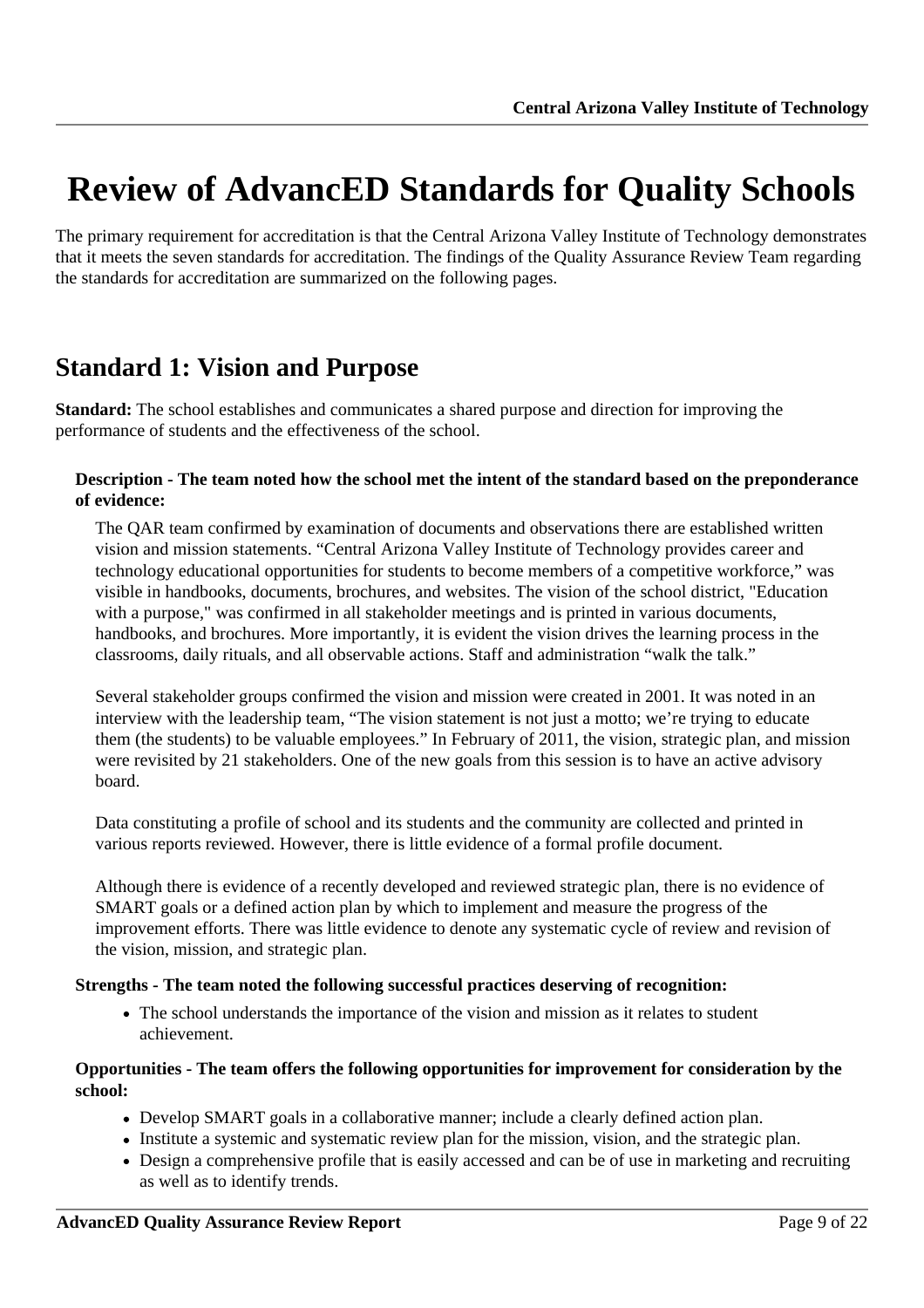<span id="page-9-0"></span>Create an active advisory board as identified in the strategic plan.

Finding: Central Arizona Valley Institute of Technology has earned the overall assessment level of "Operational" and has met this standard for accreditation.

### **Standard 2: Governance and Leadership**

**Standard:** The school provides governance and leadership that promote student performance and school effectiveness.

#### **Description - The team noted how the school met the intent of the standard based on the preponderance of evidence:**

The QAR verified through the review of documents and stakeholder interviews a range of established policies and procedures designed to guide operations. There is a general parent/student handbook. It outlines policies, procedures, and the rights and responsibilities of students. Due to various complexities of the programs, cosmetology and nursing have their own student handbooks. A personnel handbook outlines expectations for all staff and includes legal requirements.

The board uses Arizona School Board Services in alignment of policy recommendations to guide the school and district. These policies support the principal as the leader of the school. The board members, because the school is part of a JTED (Joint Technical Education District), are elected from each of the participating five school districts.

Uniform System of Financial Records (USFR) standards for Arizona school districts are followed as part of the business protocols. Audits, including the June 30, 2010, report from an outside firm, indicate 'unqualified' findings. The school has developed its own QPS (Quality Program System). This system has a template and rubric to document how the various programs and the school meet ADE (Arizona Depart of Education) standards. At present, the system includes outside industry people "auditing" some of the programs. The totality of the system allows for the review of student performance within programs.

It was substantiated in stakeholder interviews that students and staff have a voice in the leadership. Since staff members are experts in their industries, their knowledge in designing program content is honored. They are part of a team that designed the new evaluation instrument that is being piloted this school year. The students lead in their participation in Service Learning, which is in its fifth year; they actively lead the clinics, such as the animal dog spa. Some of the programs such as law and fire science embed student leadership through a rank structure.

Responsibility and ownership were documented by the QAR team through interviews with students and staff. As reported by a staff member, "These are all our students." The requirement of the completion of a successful internship during the senior year is an example of responsibility and authentic application of learning. There is pride in each program, from the flag raising ceremony in the morning to the late night preparation of a spa day and fashion show.

The nature of the mission lends itself to the creation of extra-curricular activities that are guided by national, state, and local criteria. The administration ensures student fees affiliated with organizations such as Health Occupations Students of America (HOSA) are paid. The students engage in skills clubs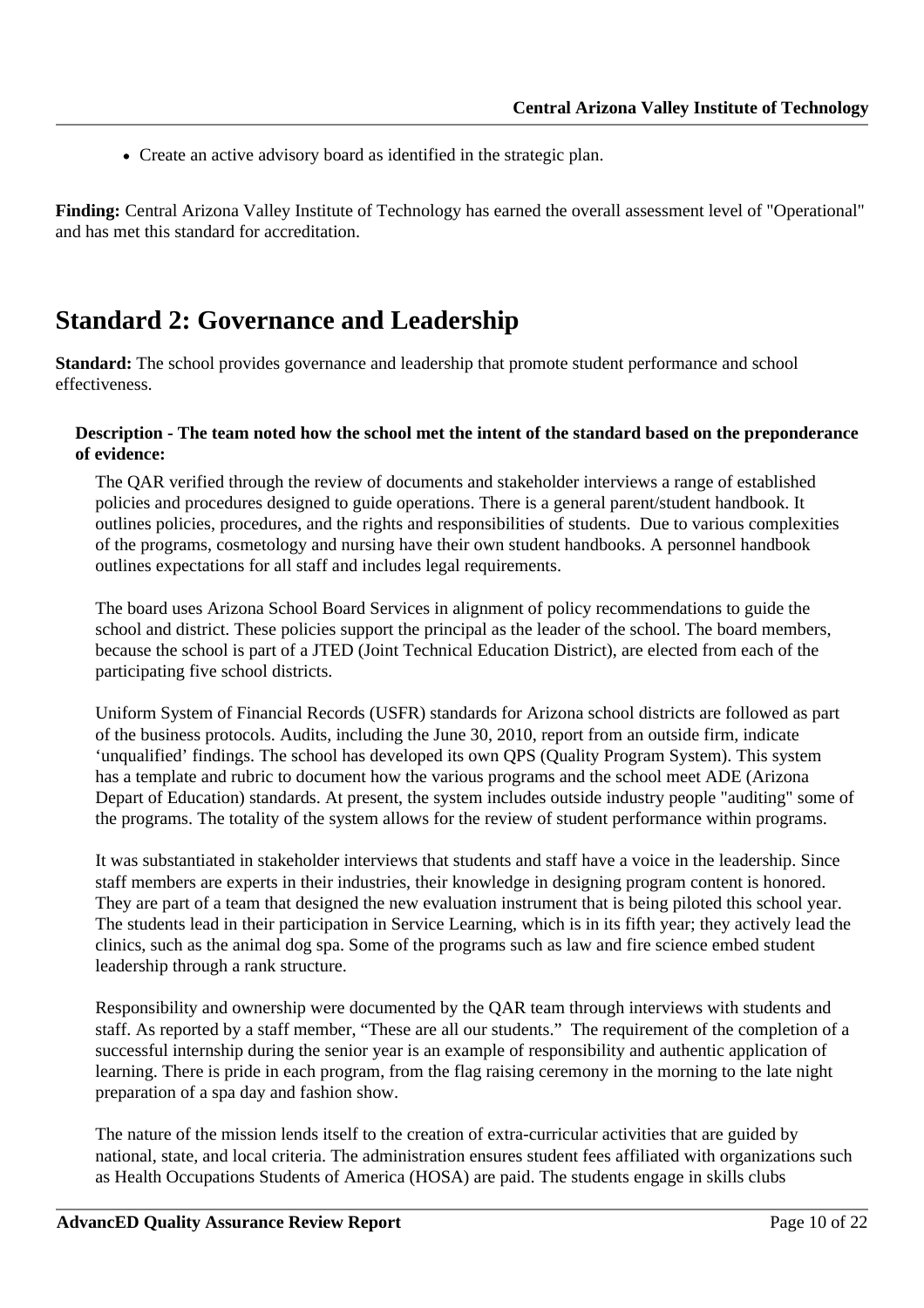associated with fire, cosmetology, and law, in addition to HOSA. Students participate in an array of competitions and demonstrations, and they have earned awards that are on display.

The advisory board for each program meets regularly as documented by the posted minutes found online. The input elicited from the parents and industry experts is used to assist the instructors and administration in keeping the programs current and relevant. Teacher stakeholders note the importance of this communication and value it. The results of parent satisfaction surveys administered in February 2011 (with 220 respondents) indicate that 96% agree/strongly agree that "CAVIT (Central Arizona Valley Institute of Technology) staff meets the occupational goals of my student." Furthermore, in seeking feedback on the quality of the "clinic services" provided, the satisfaction ranged by program from 93% - 99% strongly approving.

Review of both the former and the new evaluation being piloted provide evidence an evaluation system is in place that is implemented with consistency. It allows for the goals and professional growth reflections of staff.

A positive school culture is created by the staff and is evident through every aspect of campus. Stakeholder interviews demonstrated that a high level of care and concern are given to everyone on campus. Every group interviewed commented on the open door policy of the administrators and how concerns are addressed immediately. A parent noted, "Once I got (my son) into the program, he did not want to disappoint the teacher so he started excelling." One teacher summed up the interview with, "CAVIT is family, if I had one word to sum it up."

#### **Strengths - The team noted the following successful practices deserving of recognition:**

- A positive learning culture is created by the staff and demonstrated by students.
- Outside industry experts are brought in to audit using a rubric to inform decisions about improvement to programs.
- Student participation in curricular and extra-curricular activities is noteworthy.
- Opportunities for student and staff leadership in the operations and mission abound.

#### **Opportunities - The team offers the following opportunities for improvement for consideration by the school:**

Conduct a town hall meeting with all of the advisories together in addition to the single purpose advisory meetings.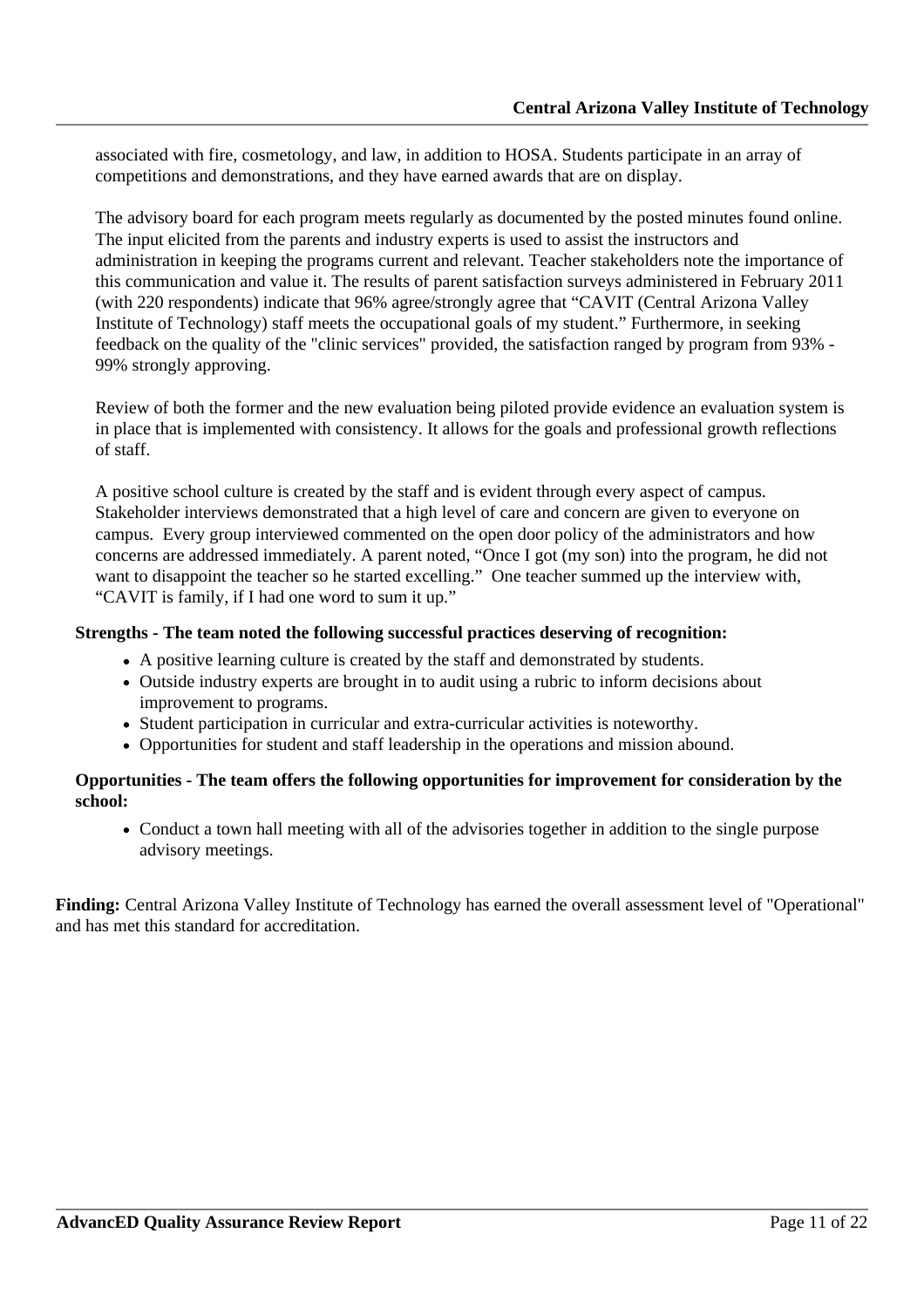## <span id="page-11-0"></span>**Standard 3: Teaching and Learning**

**Standard:** The school provides research-based curriculum and instructional methods that facilitate achievement for all students.

#### **Description - The team noted how the school met the intent of the standard based on the preponderance of evidence:**

The QAR team observed students learning through an inquiry-based model that promotes critical thinking and the use of different strategies to solve problems, mirroring real-world tasks. Students collaboratively solve criminal science investigations demonstrating mastery of skills taught. Research shows this in-depth learning with integrated technology leads to an increase in self-direction and motivation to learn. The instructors are industry experts in their field and optimize their connections with practitioners in the field "industries" to raise the level of rigor within their respective programs. However, there is little evidence of instructional pedagogical background.

Instructors are expected and encouraged to use rigor and relevance to involve students in applying knowledge in real-world settings. While working backwards from national, state, and district standards (where available) to develop the curriculum outline, they set the bar above minimum requirements, demanding students master critical thinking, communication, and 21st century skills needed for future success. Inquiry-based learning is engaging, and at the school, instructional experts place a premium on rigorous, academic development as evidenced by all standardized test scores.

Stakeholders interviewed communicated clear, rigorous, and aligned learning expectations that are posted on the website. The strategic plan is posted in seven of the nine identified programs, and the course outline is posted in all nine program areas. Student-centered instruction includes an inquiry-based focus, with the support of experts in the field through the use of authentic tasks and critical thinking skills. Teachers identify research-based instructional methods that meet the needs of each student to maximize growth and individual success. Teachers promote and use student leadership to provide "scaffold instruction," flexible grouping, leveled questioning, and small group instruction to ensure students have equal access to the curriculum. Through observation and interviews, it is evident that all students are supported with the necessary resources to help them excel.

Entering the massage clinic, the QAR team observed 12 students, six receiving massages and six students conducting the massages. Students were asked to demonstrate massage techniques and rationalize their thinking process to the instructor. Students use a series of focused questions to ensure the massage will produce the desired outcome. This increased responsibility and self-management elevates motivation, involves students in complex interdisciplinary tasks, and gives them a sense of pride and accomplishment that is seldom experienced in the traditional classroom setting. One student noted, "Each day I learn something new, and I have never been bored in class."

When asked about the challenging curriculum, students responded, "I retain the information better because I get to apply what is in the textbook, get feedback on what I did, and apply it again." Another student noted, "The teachers identify what we don't know, and then they reteach that information." Students take responsibility to assist their peers in meeting proficiency in a particular skill area as evidenced by the interviews. Tutoring and mentoring programs allow students to work on their personal goals and achieve success both in and out of the classroom.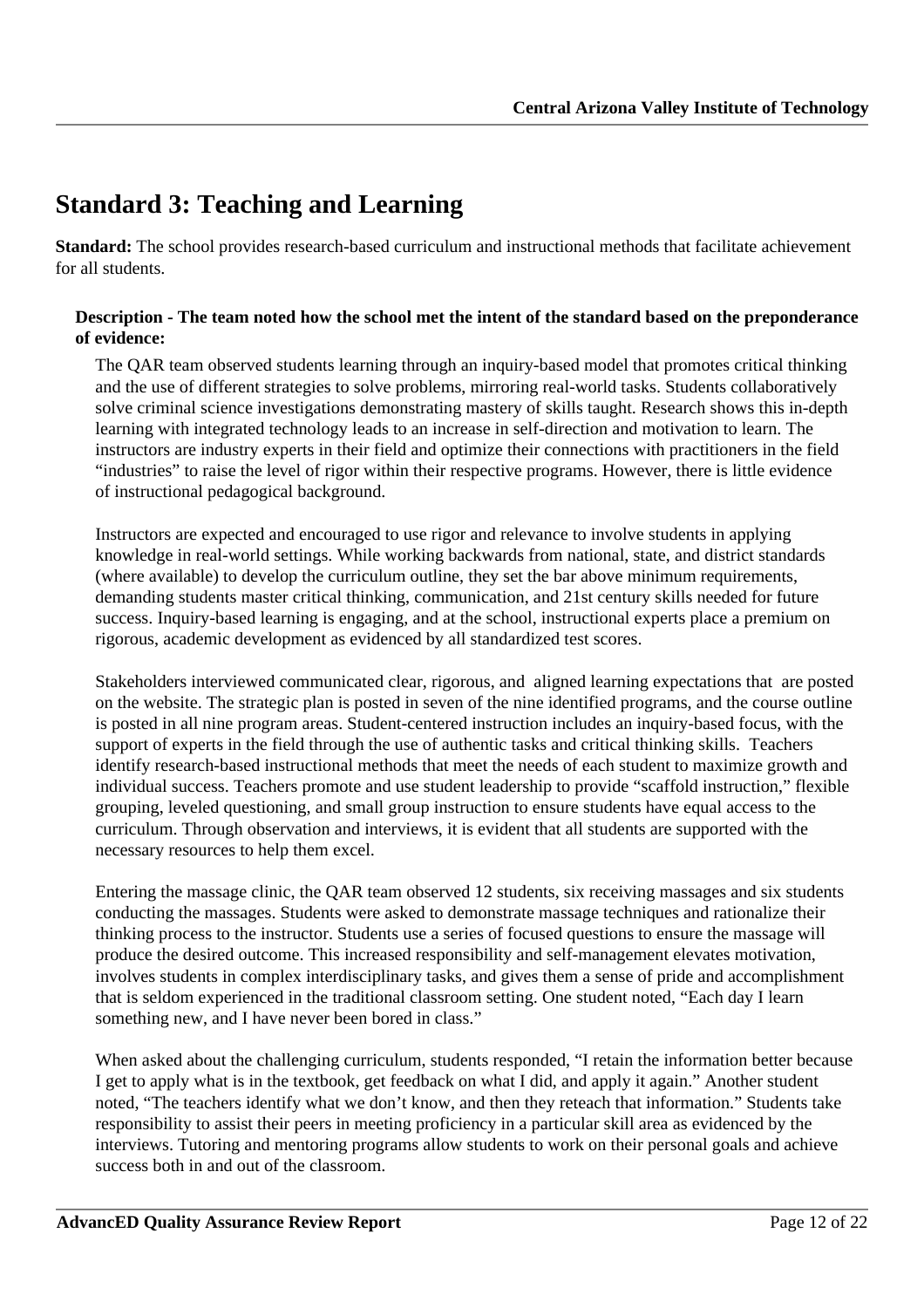The staff utilizes the "Teacher Share" folder on a shared network drive to house both summative and formative data. In addition, lesson plans, course outlines and PowerPoints are available. Having all the informational PowerPoints and needed forms available in one place is effective. The leadership is developing Professional Learning Communities (PLCs) in partnerships with the advisory committees to promote real-world, hands-on application opportunities. This encourages differentiation of professional development while building relationships with the community at large.

Stakeholders indicated that technology is an essential component in preparing students to succeed in a global economy. The leadership promotes technology among the staff, students, and community. For example, there are SMART Boards, mobile laptop carts, and Liquid Crystal Displays (LCD) for each program. Parents provide their email addresses when completing the open application material. Evidence within the course outlines and lesson plans indicates that connections are made through the use of technology.

The QAR team confirmed through stakeholder interviews that an integral part of the school's success is the development of partnerships with businesses in the community that have donated multiple hours and resources to ensure the authenticity of experiences within each program. Guests to the campus find easy access, authentic learning tasks, bell-to-bell instruction, and a professional climate.

#### **Strengths - The team noted the following successful practices deserving of recognition:**

- Visionary leadership is the catalyst enabling students to strive for and realize their own personalized career journey through rigorous and relevant inquiry-based instruction promoting teamwork and collaboration with peers, educators, and experts in the real world.
- Math, reading, and science are embedded within the context of a curricular program of study that is rigorous and relevant providing each student with a clear connection between theory and practice.
- Leadership focuses on building relationships with all stakeholders and promotes curricular rigor and relevance through authentic learning opportunities.
- Industry experts "raise the bar" and advocate for students, program, and school success.
- All stakeholders agree they are embarking on a new era in education as they prepare students for a global job market.

#### **Opportunities - The team offers the following opportunities for improvement for consideration by the school:**

- Create a professional development plan to address pedagogical, instructional strategies to meet the ongoing needs of the students and staff.
- Monitor to ensure effective instructional practices are implemented with quality, fidelity, intensity, and consistency.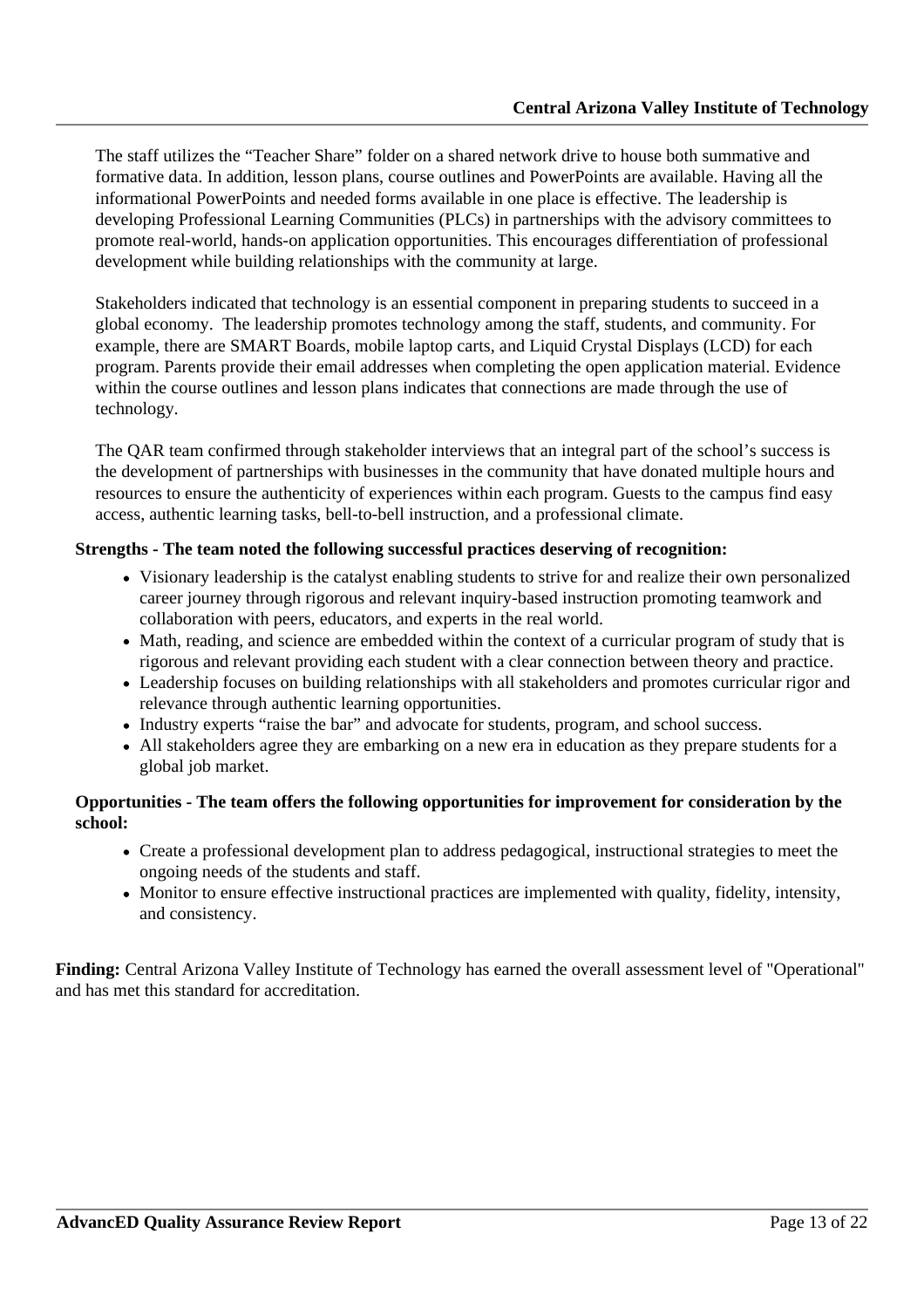## <span id="page-13-0"></span>**Standard 4: Documenting and Using Results**

**Standard:** The school enacts a comprehensive assessment system that monitors and documents performance and uses these results to improve student performance and school effectiveness.

#### **Description - The team noted how the school met the intent of the standard based on the preponderance of evidence:**

The instructional experts continuously strive to improve their knowledge of how children learn and implement best practices in teaching. Instructors provide effective instruction using differentiation, tiered instruction, and appropriate research-based interventions in an effort to close the student achievement gap. To improve their practices, all programs share their benchmarks school-wide so they can receive effective feedback from different perspectives. For example, scores are posted on the marquee and discussed within the classrooms.

The advisory committee and administration are involved in looking at data, documenting student progress towards the goals of the program strategic plan benchmarks, and providing feedback. This sharing of student data leads to opportunities for articulation, collective responsibility for the achievement of all students, identification of effective instructional strategies, and a high level of accountability. The staff believes in working synergistically to challenge the status quo as evidenced by the QAR team.

Instructors understand the need for frequent progress monitoring and interventions. Effective student progress monitoring systems and instruction plans are implemented as evidenced by the number of students receiving high marks on the state career assessments and by their local, state, and national awards. Instructors understand the importance of balanced assessment and use both formative and summative assessment measures to gather information throughout the year.

Through the use of ongoing quarterly benchmark assessments in their respective programs, teachers and students gauge progress towards meeting and exceeding the state standards. Quarterly benchmarks and finals for each program are posted online; they indicate an upward trend in all areas. For example, within one year the overall student pass rate went from 83% to 92%. The state average passing rate is 81.6%. The assessments provide information about the effectiveness of instruction that helps drive staff development in areas of intervention as well as enrichment.

A student reported, "I need to prepare for a 100 question test next week. If I don't pass I won't receive credit for the class." Student self-assessment, goal setting, and the home-school connection (coupled with the teacher's ability to quickly disseminate the data to make appropriate instructional decisions) lead to improved student achievement. The use of an open-ended inquiry component allows for student-to-student interaction as they work in groups to use multiple classroom and online resources to generate solutions to problems posed. Students become critical consumers of information as they cross-reference and learn that not all sources of information are valid. It was noted throughout the interviews that students take responsibility for peers who have not yet mastered a particular skill. A student noted, "If I need help I can ask a friend or someone else for help."

Due to the diligence in preparing students for the workforce, programs are called upon to "showcase their talents." Each program has "host" students eager to share their accomplishments with others whether it is the plethora of trophies, banners, medals, and/or other artifacts displaying their commitment to excellence. They are committed to excellence and employ strategies that, in other schools, might only be used for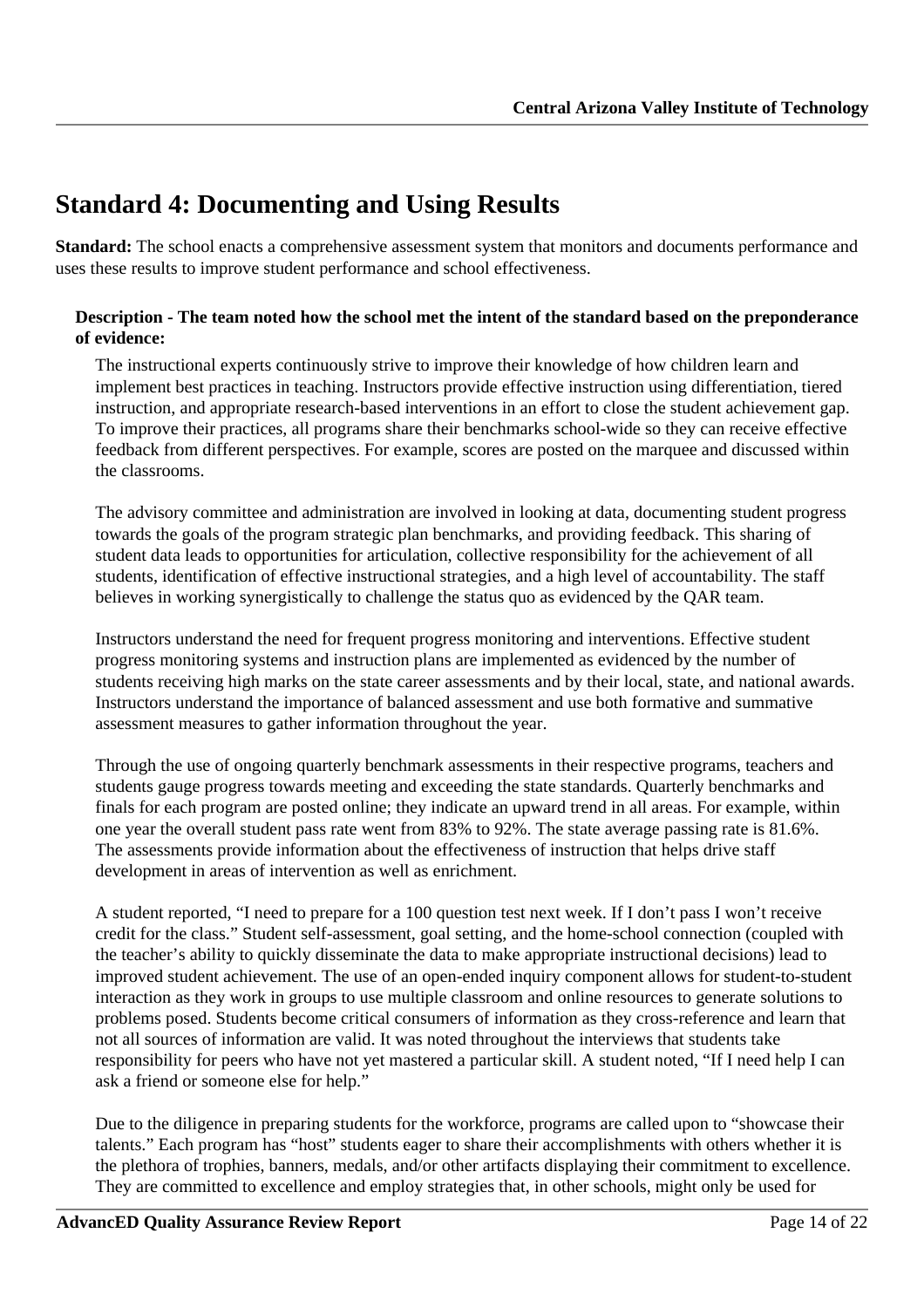students in Advanced Placement courses.

Parents and community members are welcome as partners as they participate in various aspects of school life. Teachers have been awarded corporate and state grants for their innovative approaches to instruction. Eight high schools representing five districts feed into this school.

The goal of reshaping teaching and learning propels the school to motivate, challenge, and support divergent thinkers. Further breakdown and analysis of the data gathered indicates a need for implementing a plan for all programs to utilize an "industry review." This analysis of data drives the need for SMART goal training opportunities.

A decision to provide access to the benchmark scores ensuring students master more skills is implemented. A shared data system is established and available for students, parents and staff members. Students use the online "Engrade" data system to identify current level of proficiency compared to the desired outcomes. The "Teacher Share" is accessible for staff members to post both summative and formative assessments.

Annual surveys that determine employee and community satisfaction and needs consistently show the school is united and dedicated to serving its community. Surveys are given to determine courses of action regarding initiatives. For example, a survey was given to parents to gather baseline satisfaction data regarding their specific student's program.

#### **Strengths - The team noted the following successful practices deserving of recognition:**

- Responsibility for all students is shared by all adults.
- The community exhibits strong unity to provide an effective learning environment for students.
- Teachers integrate and build course outlines to serve the needs of all students.
- Curriculum-based measurement and frequent progress monitoring tools are used to determine when to provide additional instructional support.
- Professional development opportunities and open communication among staff members allow for the implementation and consistent use of core instruction.
- Collectively, the teachers and administration work toward creating an accountability system that ensures students will thrive when they meet the challenges awaiting them in the global economy of the new century.

#### **Opportunities - The team offers the following opportunities for improvement for consideration by the school:**

- Identify an area for student academic achievement improvement, write a SMART goal, implement and progress monitor interventions during a time frame, and determine effectiveness based on student data.
- Provide focused planning opportunities to develop personalized instructional blueprints using classroom data that impact instruction.
- Increase collective efficacy and shared leadership through the use of student data, research-based practices, and purposeful community to accomplish improvement.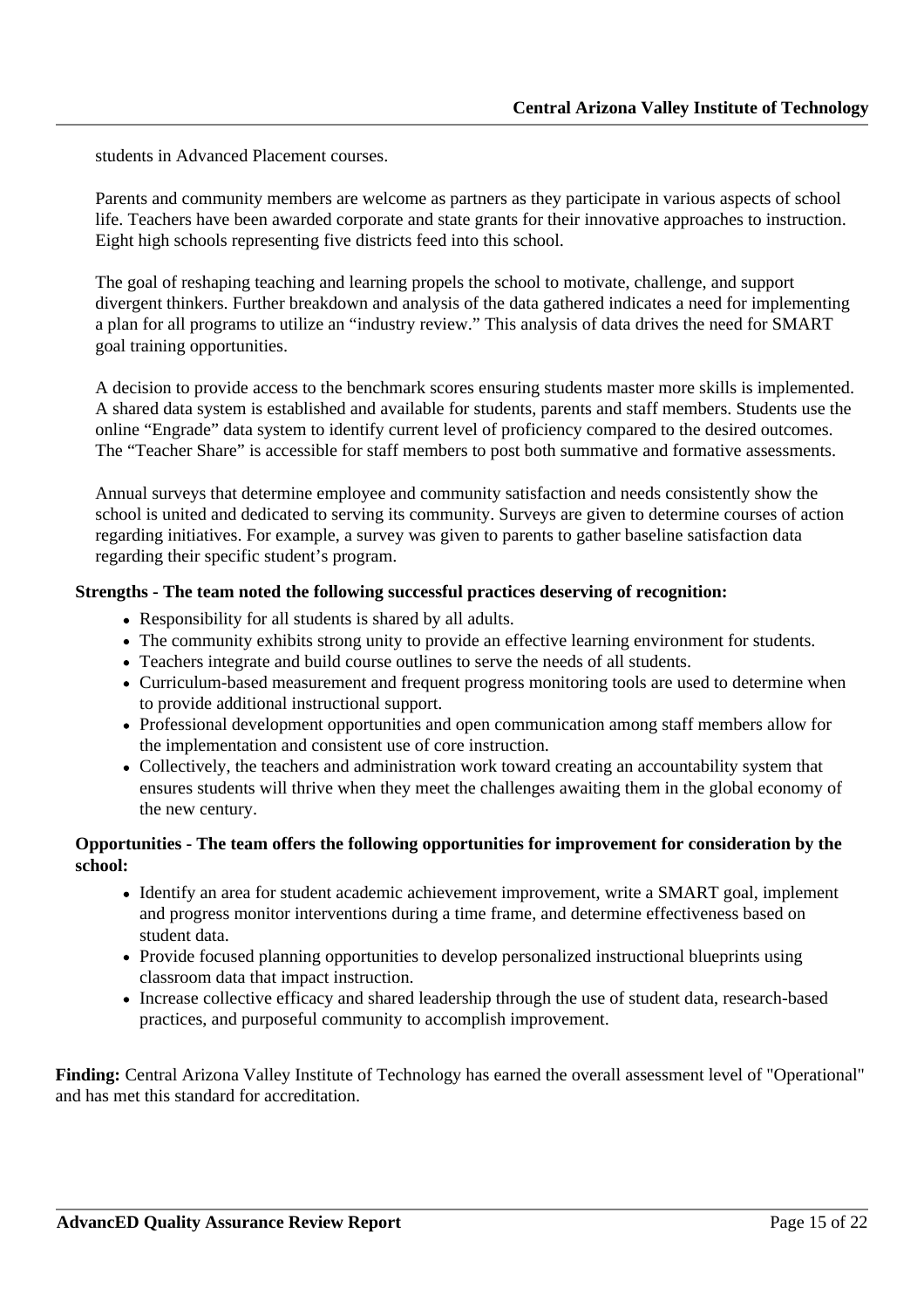## <span id="page-15-0"></span>**Standard 5: Resource and Support Systems**

**Standard:** The school has the resources and services necessary to support its vision and purpose and to ensure achievement for all students.

#### **Description - The team noted how the school met the intent of the standard based on the preponderance of evidence:**

The leadership team works to provide students with a rigorous and career-oriented education and learning environment. Through interviews, the QAR team confirmed all teachers are experts in their field with required licensure and certifications, which ensures a qualified, professional staff is available to provide instruction. Job descriptions included in the employee handbook clearly state specific job requirements for teaching positions, all of which declare a need for certification and licensure.

The industry experts are knowledgeable in their content area and provide students with valuable insight to their career field and inform them of real-world expectations of the industry. During interviews with the superintendent, the team was informed that 100% percent of the seven teachers who applied for dual credit certification at Central Arizona Community College were approved, allowing their students the opportunity to earn college credit for classes taken.

The focus group with teachers brought to light that all teachers have an interest in pursuing further individualized professional growth opportunities. For example, this past year, a number of instructors completed college level coursework for advanced degrees. The school provides a number of channels for professional growth, including 10 professional development days integrated into the calendar that provide opportunities for teachers to gain instructional support from colleagues, administration, and educational consultants. Additionally, teachers attend the Association of Career and Technical Education for Arizona conference each year providing them with the chance to network with fellow educators and attend professional development workshops.

The QAR team was able to quantify through stakeholder interviews that the administration is currently planning to add more employee positions to better ensure sufficient staff is available to meet the needs of the increasing student enrollment. For example, a classified support position was recently added to support the increasing school growth and vision statement.

Interviews with teachers and students indicate funding for school resources is student-driven, providing quality products, tools, and equipment aligned with industry standards. On a tour of the campus, the QAR team observed classrooms set up for lectures and instruction along with space for students to apply what they have learned with hands-on application in classroom clinics. All in-house clinics observed appear to be comparable to real-world counterparts. One teacher commented that students work with "five star" products, tools, and equipment that are used in the real-world industry. Funding is monitored by an outside financial accounting firm. This was confirmed as the QAR team reviewed the most recent independent auditor's report for the year ending June 30, 2011.

In touring the campus, the QAR team observed that emergency response plans are posted in classrooms along with maps outlining the emergency exits and fire escape route. Expectations for student behavior are clearly stated in the parent/student handbook. Teachers are required to establish rules and procedures for their individual classrooms to ensure that students can learn in a safe, orderly environment. There is limited evidence of regularly scheduled safety drills to meet the state guidelines.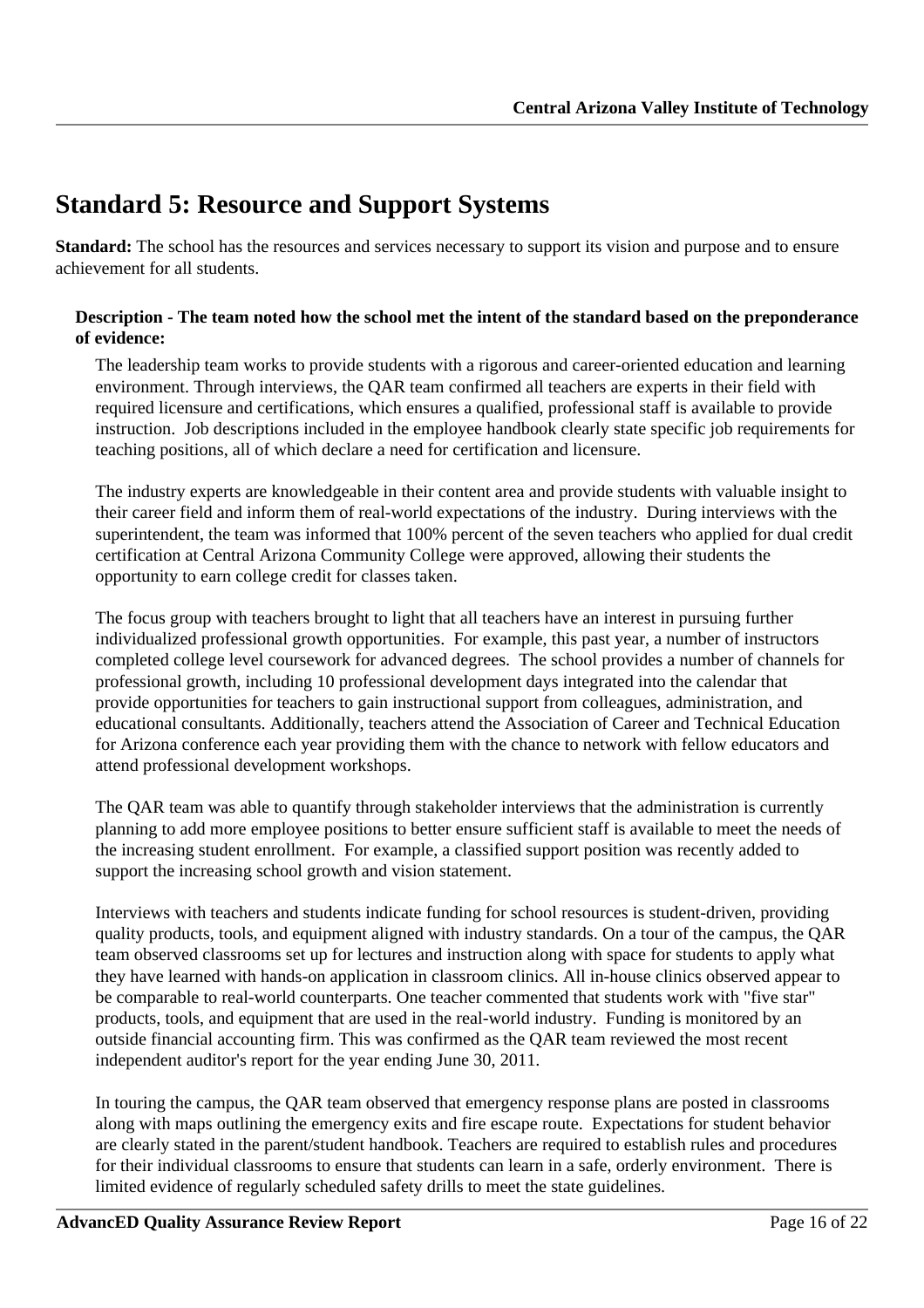A variety of guidance services is available to students on campus. Through mock interviews and resume writing, the school's coordinator provides soft-skills training, working one-on-one with students to support employability and work maturity skills beyond high school. Students are expected to develop career plans. Students participate in local chapters of Arizona Health Occupations for Students of America (AzHOSA) and SkillsUSA Arizona, two of the Career and Technical Student Organizations (CTSO) offered at the school. Career development opportunities are available to students through any of the 10 course offerings that provide lessons related to ADE's Career and Technical Education related workplace standards. The student development page on the website provides further resources for guidance services.

The school currently serves 26 students with Individualized Education Plans (IEPs). Procedures for receipt and implementation of the IEPs have been established by the principal, according to the school's coordinator. During the enrollment process, the principal requests the IEP, and files the documents in a locked cabinet in the administration office. Copies of the IEP are provided to the students' instructors. Although the school works with the eight "home" schools to ensure the needs of students, there is a lack of sufficient evidence of regular communication of student behavior and academic progress.

#### **Strengths - The team noted the following successful practices deserving of recognition:**

- Students are provided with quality products, tools, and equipment comparable to those used in industry, giving them quality learning experiences.
- Staff development opportunities give teachers a chance to analyze assessment data for instructional decision making.
- Assessment data drive the calendar and assist instructors in identifying skills and standards that align with industry standards.
- Instructors take advantage of opportunities for cross-curricular instruction, allowing students to interact and work collaboratively with their peers in other programs

#### **Opportunities - The team offers the following opportunities for improvement for consideration by the school:**

- Formalize procedures for lockdowns and fire drills to be sure the crisis management plan is within state statutes.
- Devise communication plans to keep "home" school stakeholders (i.e., teachers, counselors, SPED personnel) informed about individual student progress and behavior.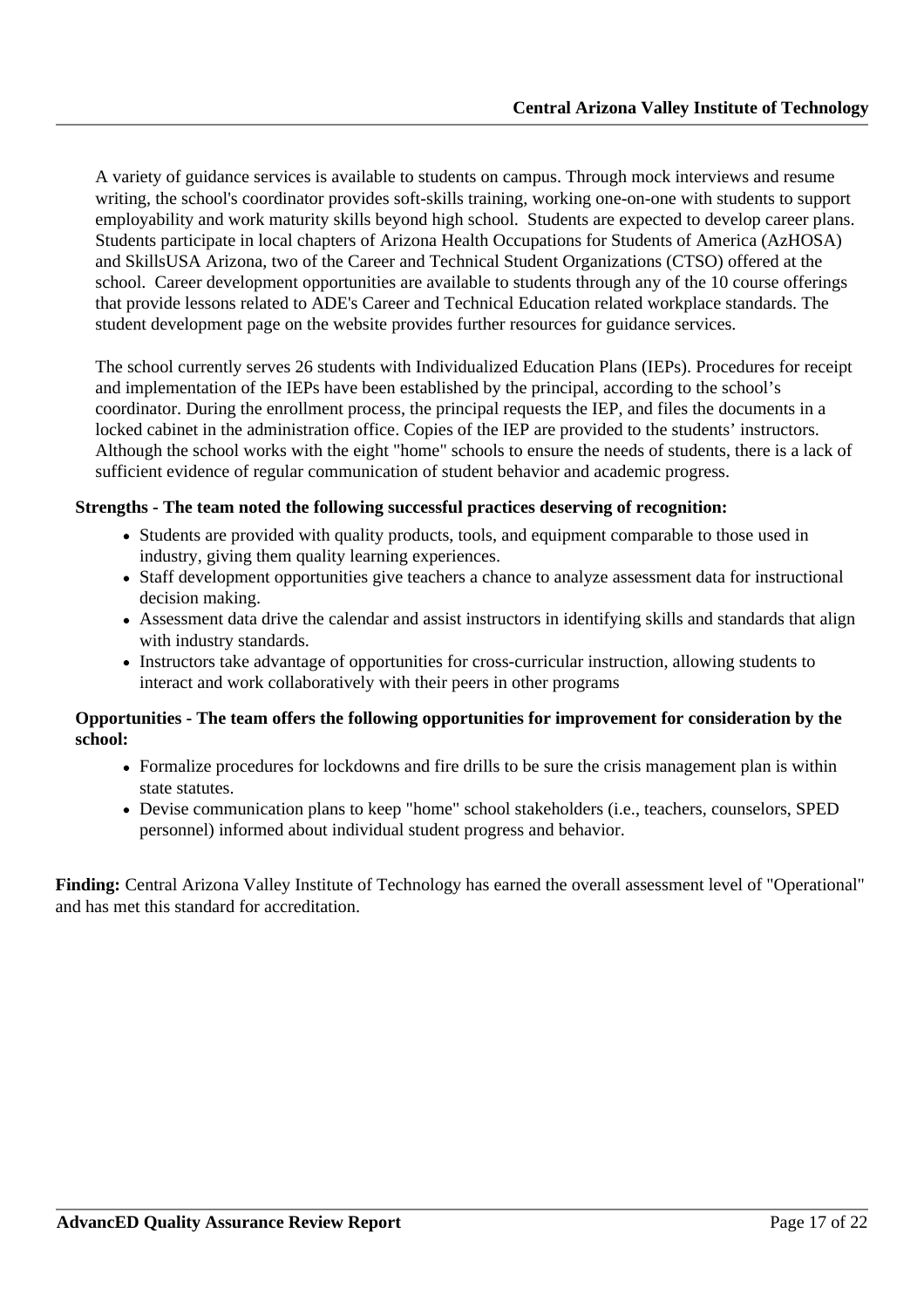## <span id="page-17-0"></span>**Standard 6: Stakeholder Communications and Relationships**

**Standard:** The school fosters effective communications and relationships with and among its stakeholders.

#### **Description - The team noted how the school met the intent of the standard based on the preponderance of evidence:**

The QAR team noted numerous occasions in which the stakeholders demonstrate the vision and purpose of the school. In interviews with stakeholders, a recurrent theme expressed by parents, students, and community members emphasized the principal's "open door policy." The school and its staff value the thoughts and opinions of its stakeholders. By the same token, it is evident that stakeholders are comfortable communicating their concerns to administration. One parent noted the teachers and principal are always willing to listen to concerns of parents and take quick action to address issues as they arise. The school solicits feedback from its stakeholders through the use of surveys that were reviewed by the QAR team. Results of these surveys are utilized to gain feedback from stakeholders regarding school performance.

The use of advisory committees provides balance and guides programs by including community members who are working in the various industries, increasing accountability of the programs while gaining valuable insight from experts in the field. Partnerships built through advisory committees support industry expectations to prepare students for their transition to the world of work.

Parents are welcomed on campus. They are invited by program instructors to be guest speakers in classrooms and to share their insights and knowledge of relevant career industries. Parents are encouraged to visit and utilize the services available in the on-site clinics. One teacher commented she is able to meet many of her students' parents, simply by inviting them to stop into the Hair and Nail Clinic to see the students at work. Parents often utilize services offered in the in-house clinics while getting the chance to see what their students are learning in their classes.

Parents are invited to attend annual "parent nights" and are included on electronic mailing lists for regular communication from the superintendent. While parents who were interviewed stated that they are pleased with the school, its purpose, and its contribution to the community, they did express concern that the general public in and around town are not fully aware of all the school has to offer. The parents and students who were interviewed during the QAR visits are the institute's greatest proponents and have the potential to serve as respected representatives of any future marketing plan established by the school.

The enrollment process at the school involves a thorough screening process that outlines the expectations for students. These expectations are clearly stated in the parent/student handbooks and set high standards for the academic progress and classroom behavior of all students. The institute lists eight performance goals on its web page, which outlines school-wide ambitions for continuous improvement.

Student achievement is celebrated on campus, in the media, and at regular board meetings. Students of the month are selected and presented awards at board meetings. The website offers information to the community through archives of newsletters, newspaper articles about the school, and board meeting dates, agendas, and minutes. It also boasts a number of student accomplishments along with performance results by program on the 2011 State Technical Skills Assessment. The school utilizes the electronic marquee to honor student achievement. The day of the QAR team visit, the marquee read, "Congratulations to Med Assistant II Class - 93% average on 2nd quarter benchmarks." Additionally, the school has established a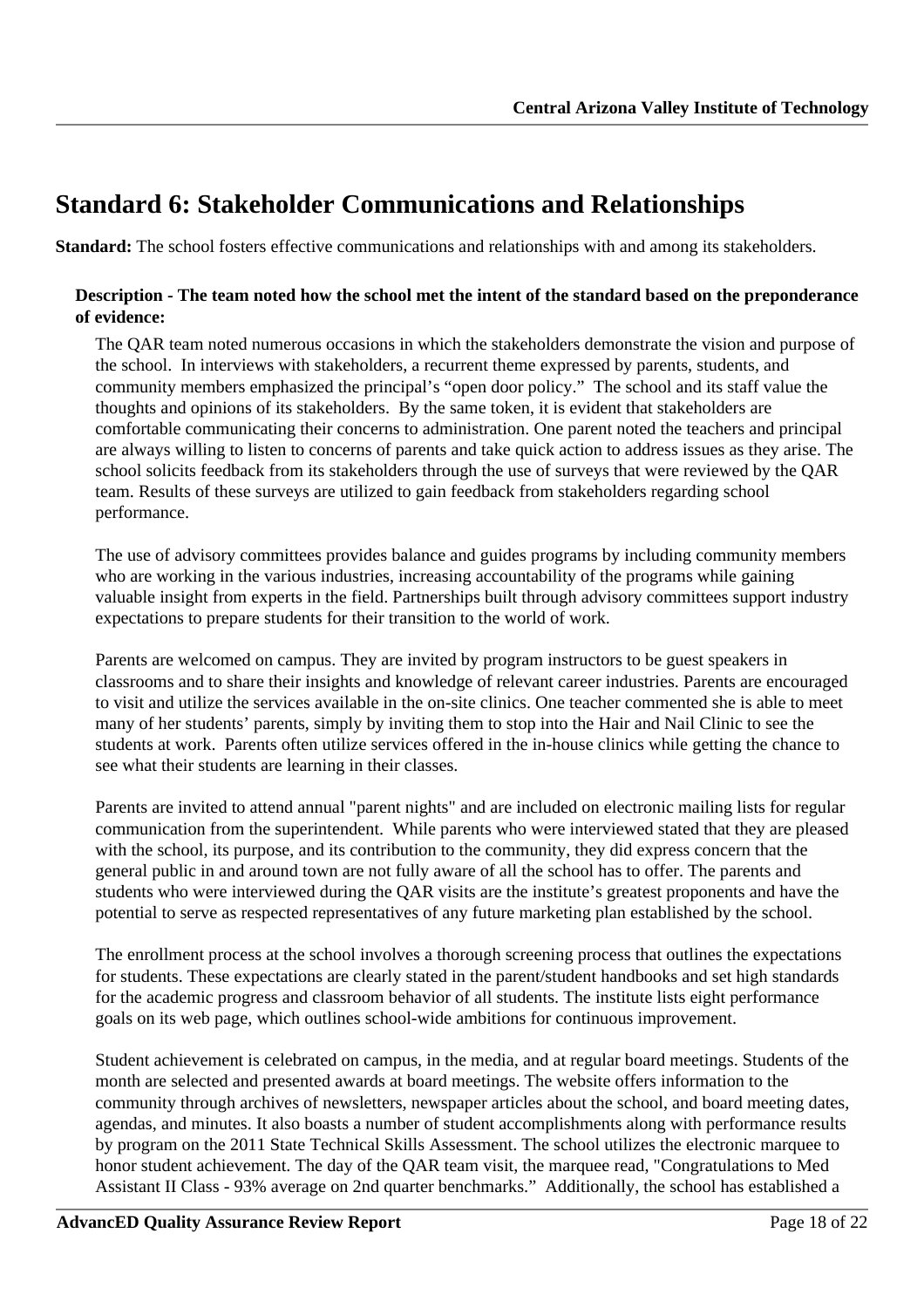<span id="page-18-0"></span>working relationship with a local daily newspaper, The Casa Grande Dispatcher, that allows them to communicate news quickly and effectively to community.

#### **Strengths - The team noted the following successful practices deserving of recognition:**

- Community relations through service learning and in-house clinics help gain "regular clientele" and promote parental involvement.
- The staff has built rapport with its stakeholders, gaining the support of parents, industry leaders, and members of the community.
- The school proudly celebrates student successes with recognition on campus, on the website, and in local newspapers.

#### **Opportunities - The team offers the following opportunities for improvement for consideration by the school:**

Organize a formal team of parents and students to help better educate the community of the school's vision and to assist in recruiting and marketing efforts.

Finding: Central Arizona Valley Institute of Technology has earned the overall assessment level of "Operational" and has met this standard for accreditation.

### **Standard 7: Commitment to Continuous Improvement**

**Standard:** The school establishes, implements, and monitors a continuous process of improvement that focuses on student performance.

#### **Description - The team noted how the school met the intent of the standard based on the preponderance of evidence:**

The creation of a strategic plan within the past two years with representational input of most of the stakeholder groups is evident. Through interviews and review of documents, it is clear there was a February 2011 stakeholder meeting to review the strategic plan and "to gather input concerning employability needs," to support the mission. The administrative stakeholders further noted, "Each spring the governing board, advisory committees, and cabinet work with the superintendent to develop a plan for the following year." There is evidence of this; however, there was little evidence of an action plan with SMART goals.

Review of documents and interviews with stakeholders indicate a process is in place to evaluate and determine the notion of continuous improvement. Student surveys, for example, have been administered over multiple years. Ninety-two percent of the students last year indicated they "had opportunities to explore my career." This is a key mission of the school and affirms the impact of the school and the programs. The QAR team affirmed the major components of the strategic plan align with the vision and mission. The first goal noted on the District Annual Plan for the 2011- 2012 school year document states, "Establish a working environment conducive to innovate career and technology education delivery systems and continuous quality improvement." There is a purposeful intent to embrace continuous improvement.

Successes are communicated to stakeholders using various media and celebratory means. There is little evidence of reporting the results of improvement efforts in a systematic manner to a broad scope of the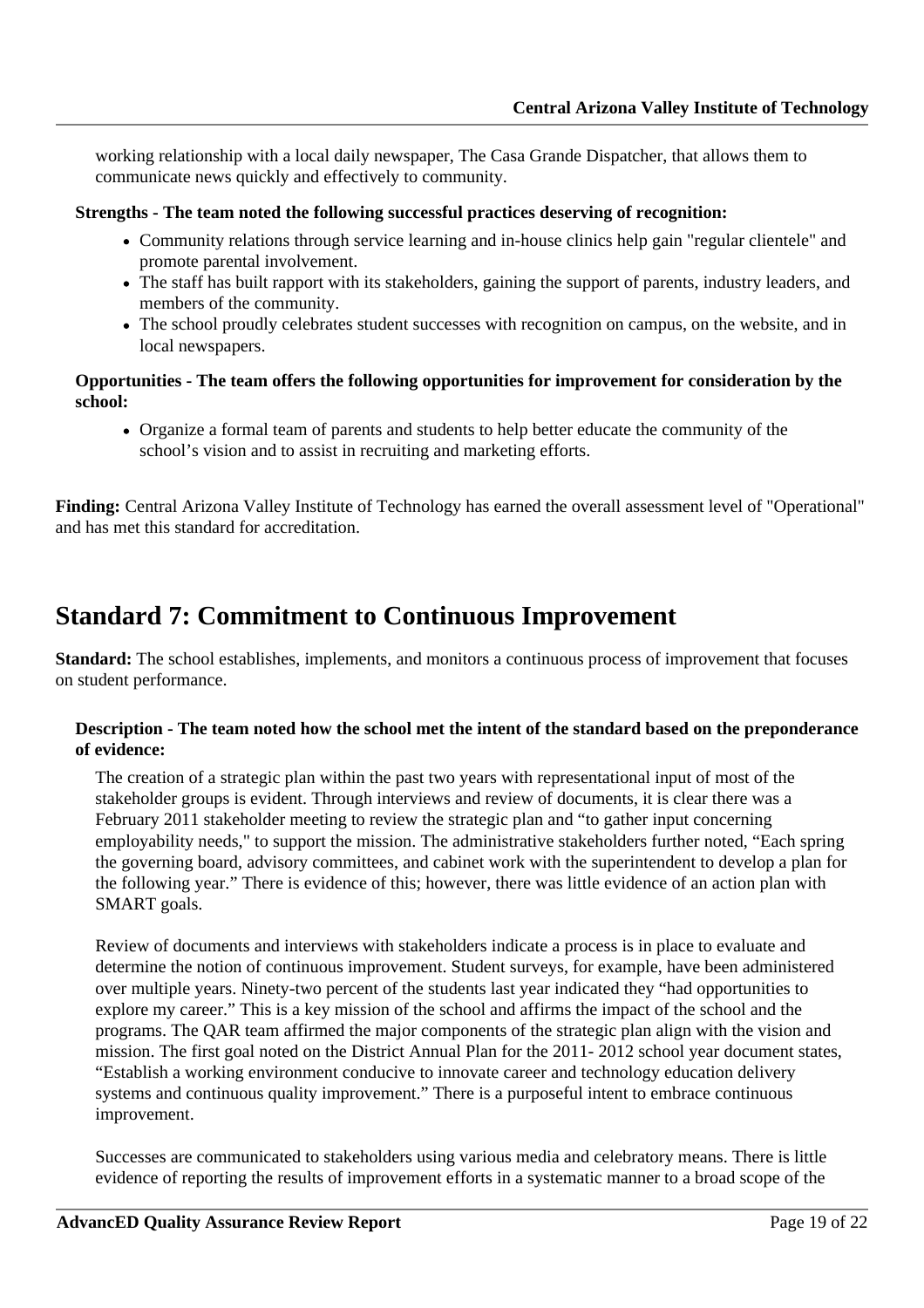community. Although professional development opportunities are provided on a regular basis, there was little evidence of an annual plan based on goals, data, and needs assessments.

#### **Strengths - The team noted the following successful practices deserving of recognition:**

- The school and district have the foundation of a continuous improvement process in place.
- Established survey and advisory committees systematically collect input regarding improvement efforts.

#### **Opportunities - The team offers the following opportunities for improvement for consideration by the school:**

- Develop a specific, aligned professional development plan that supports the SMART goals.
- Report improvement efforts and celebrations in a systematic manner to maximize awareness of the successes.
- Generate a parent stakeholder "quarterly" to expand the efforts of gathering input for the purposes of improvement and of creating awareness.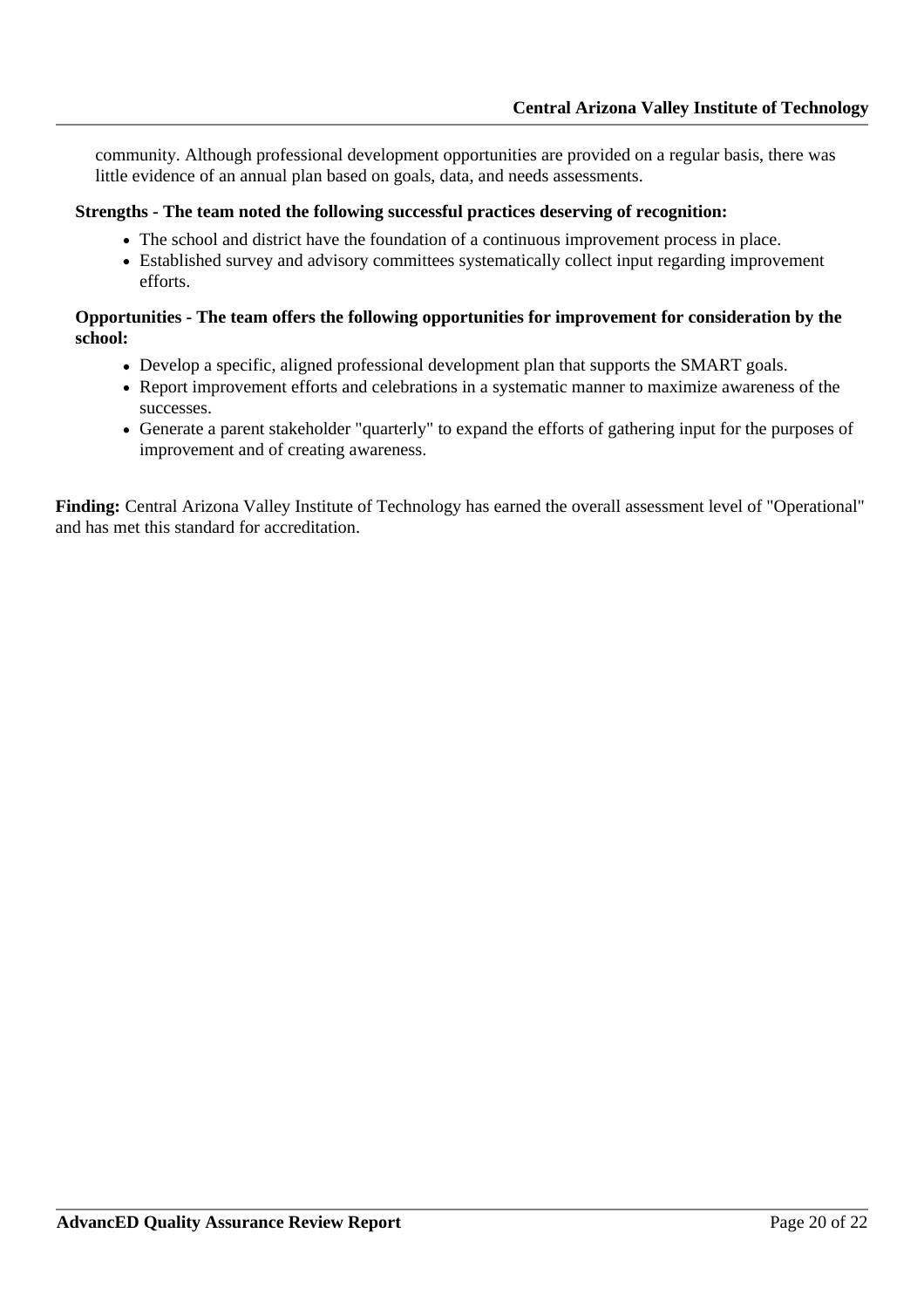# **Conclusion**

<span id="page-20-0"></span>The commendations and required actions in this report are designed to focus the school on those areas that will have the greatest impact on student performance and school effectiveness. While powerful in potential, the commendations and required actions only have meaning when acted upon by the school. The strength of this report lies in the school's commitment to using the findings to continuously improve. The key is action. The school is encouraged to use the report as a call to action, a tool to sustain momentum in the ongoing process of continuous improvement.

The team identified required actions for improvement that the school will need to address. Following this review, the school will be required to submit a progress report summarizing its progress toward addressing the team's required actions.

The Quality Assurance Review Team expresses appreciation to the School Administration, members of the professional staff, students, parents and other community representatives for their hospitality throughout the visit. The team wishes the school and its students much success in the quest for excellence through NCA-CASI-AZ accreditation with AdvancED.